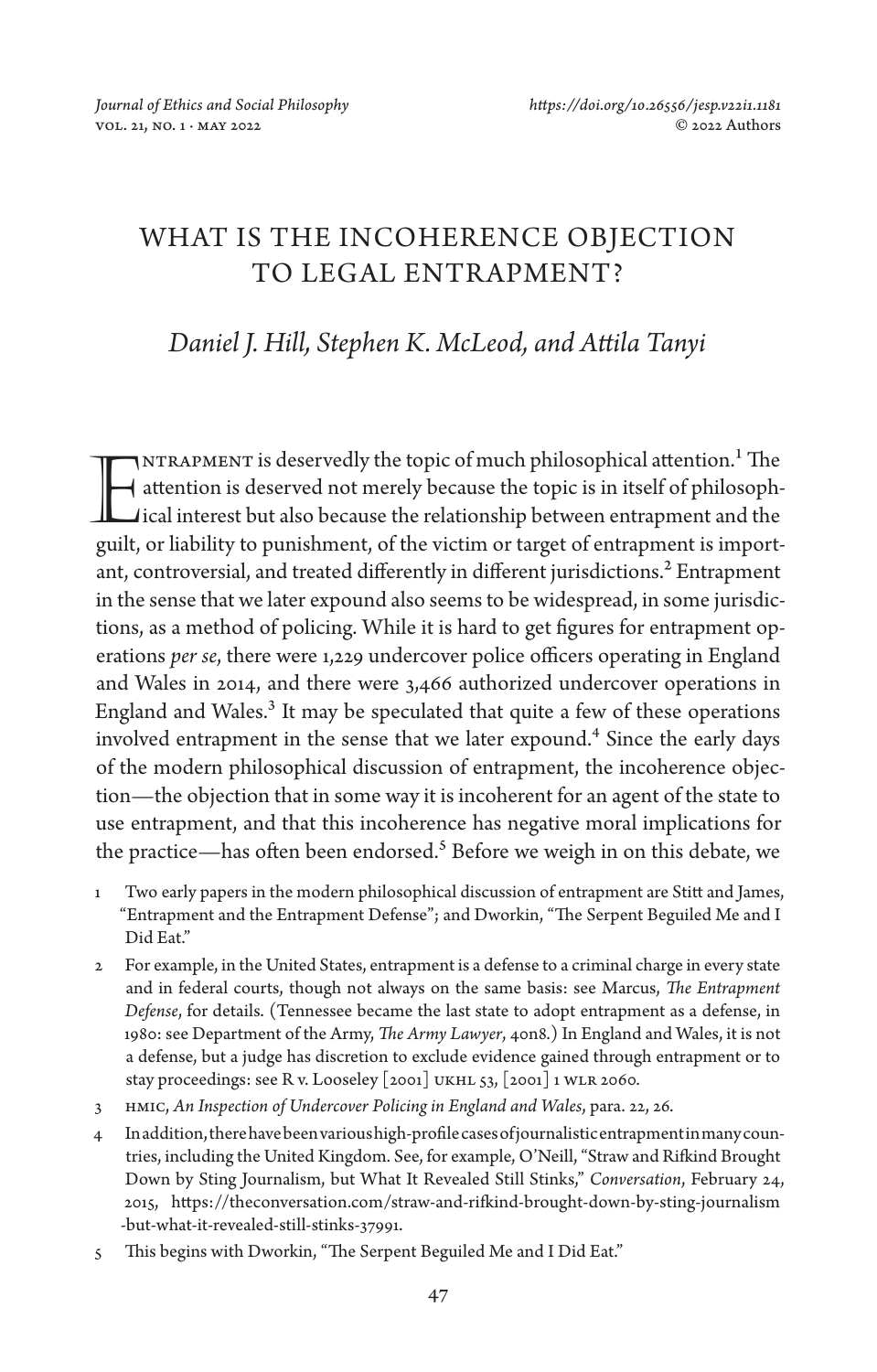set out, drawing on earlier work of ours, the basics of our philosophical understanding of the concept of entrapment.<sup>6</sup>

#### I. Legal Entrapment to Commit a Crime

Cases of entrapment involve an entrapping party, whom we call the "agent," and an entrapped party, whom we call the "target." Let the terms "party," "agent," and "target" encompass both individuals and groups.

We draw two distinctions, which cut across each other, concerning acts of entrapment. The first concerns the status of the agent; the second concerns the act that the target performs and that the agent procures.

*Legal entrapment* occurs when the agent is *either* a law enforcement officer acting (lawfully or otherwise) in their official capacity as a law enforcement officer *or* a party acting on behalf of a law enforcement officer as their deputy. When, on the other hand, the agent is neither a law enforcement officer acting in that capacity nor the deputy of such an officer acting in their capacity as deputy, we have *civil entrapment*.7

We distinguish between procured acts of criminal and of noncriminal types. An investigative journalist might entrap a politician into performing a morally compromising act that is not a crime in order that the journalist might expose the politician for having performed the act. When the act is noncriminal but is morally compromising (whether by being immoral, embarrassing, or socially frowned on in some way), we are dealing with *moral entrapment* (using the word "moral" in a wide sense). When the act is of a criminal type, we have *criminal entrapment*.

Thus, four types of entrapment can be distinguished: legal criminal entrapment (e.g., the police entrap someone into selling illegal drugs), civil criminal entrapment (e.g., a journalist entraps someone into selling illegal drugs), civil moral entrapment (e.g., a journalist entraps a politician into making an embarrassing boast), and legal moral entrapment (e.g., when law enforcement agents, in their capacities as law enforcement agents, entrap someone into performing a morally compromising act that is not a crime). The incoherence objection to entrapment applies only to legal entrapment to commit a crime. Henceforth, we use "legal entrapment" as an abbreviation for "legal criminal entrapment," and we focus exclusively on this type of entrapment. When legal entrapment occurs, we take it, the following conditions are all met:

- 6 See Hill, McLeod, and Tanyi, "The Concept of Entrapment."
- 7 For details of alternative terminologies for the legal/civil distinction, see Hill, McLeod, and Tanyi, "The Concept of Entrapment."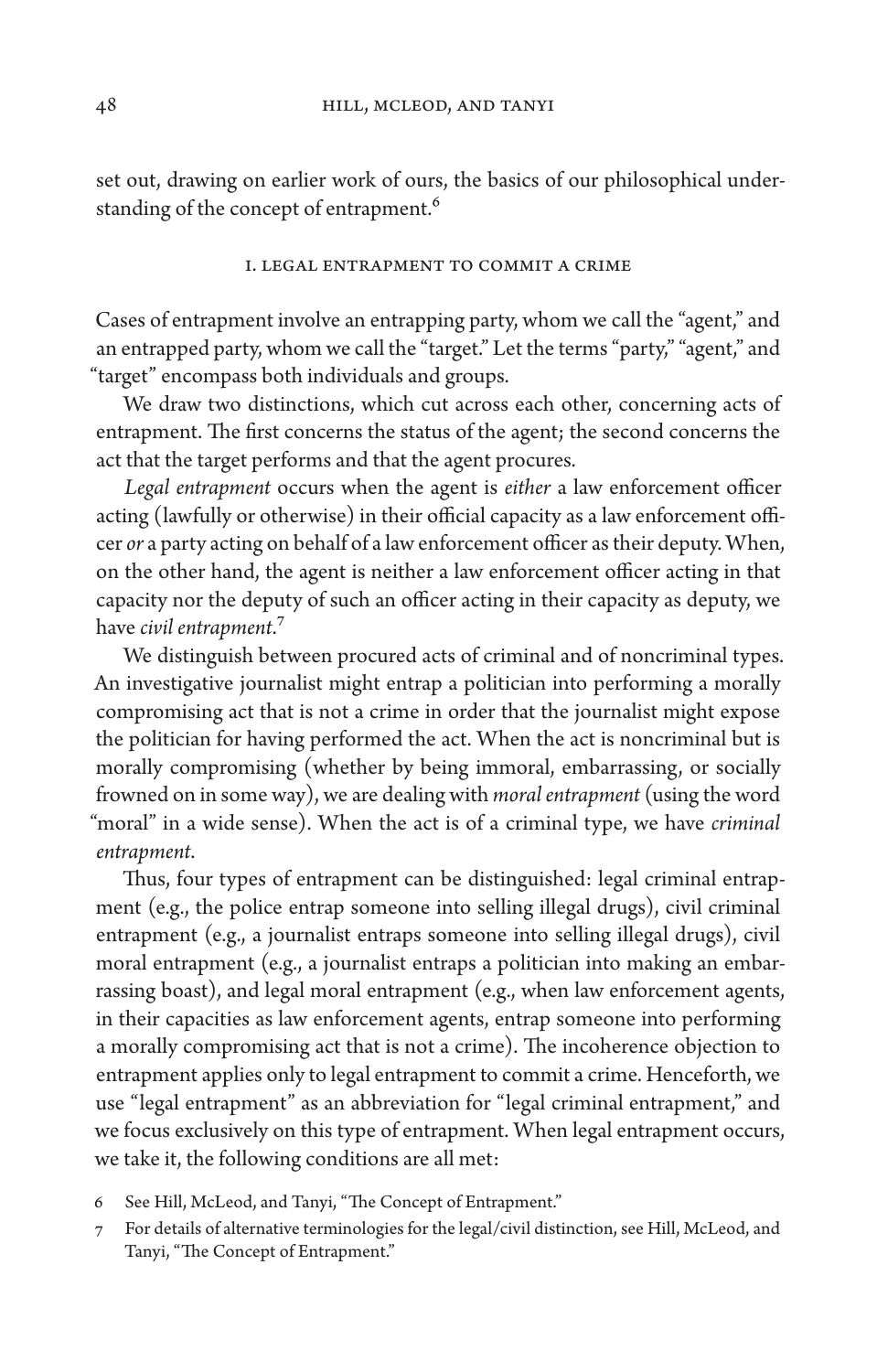- 1. A law enforcement agent (or the agent's deputy) acting in an official capacity as (or as a deputy of) a law enforcement agent plans that the target perform an act.<sup>8</sup>
- 2. The act is of a type that is criminal.
- 3. The agent procures the act (using solicitation, persuasion, or incitement).
- 4. The agent intends that the act should, in principle, be traceable to the target either by being detectable (by a party other than the target) or via testimony (including the target's confession)—that is, by evidence that would link the target to the act.
- 5. In procuring the act, the agent intends to be enabled, or intends that a third party be enabled, to prosecute (or threaten to prosecute) the target for having performed the act.<sup>9</sup>

Condition 2 states that the entrapped act is of a type that is criminal. We are not here concerned with whether the target's token act is one for which the target is *criminally liable*. In our experience, to say that the target's token act is a crime suggests to some readers that the act is one for which the target is criminally liable. We seek to avoid this mistaken impression and to provide a definition of entrapment that prejudges neither the question of the target's criminal liability nor that of the permissibility of entrapment.

- 8 It has been suggested to us that this condition may not be necessary because it would still count as entrapment if the agent were merely going through the motions and did not plan or intend that the target actually be entrapped. We bite the bullet here: we deny that an agent merely going through the motions actually does entrap the target, even though no doubt the target would feel just as if they had been entrapped.
- 9 We intend condition 5 to include blackmail cases in which the agent intends not that the target will be prosecuted but that the target will be placed under threat of prosecution. We are aware that this is controversial but do not defend the inclusion here. Many writers hold (which we do not) that entrapment necessarily involves deception. These include Dworkin, "The Serpent Beguiled Me and I Did Eat"; Skolnick, "Deception by Police," 81; Kleinig, *The Ethics of Policing*, 153; Miller and Blackler, *Ethical Issues in Policing*, 104; Miller, Blackler, and Alexandra, *Police Ethics*, 263; and Ho, "State Entrapment," 74. Condition 3, our procurement condition, slightly adapts the wording of Dworkin, "The Serpent Beguiled Me and I Did Eat," 21. In section 2, we provide a philosophical account of procurement itself. Our account there appeals to the agent's influence on the target's will: we intend our account to be independent of any conditions, such as those with which US courts have grappled, regarding whether the target was predisposed to perform the procured act or acts of its type (Sorrells v. United States 287 US 435 [1932], Sherman v. United States 356 US 369 [1958], United States v. Russell 411 US 423 [1973], and Jacobson v. United States 503 US 540 [1992]). For detailed discussion and defense of our conditions, and of our omission of any deception condition, see Hill, McLeod, and Tanyi, "The Concept of Entrapment."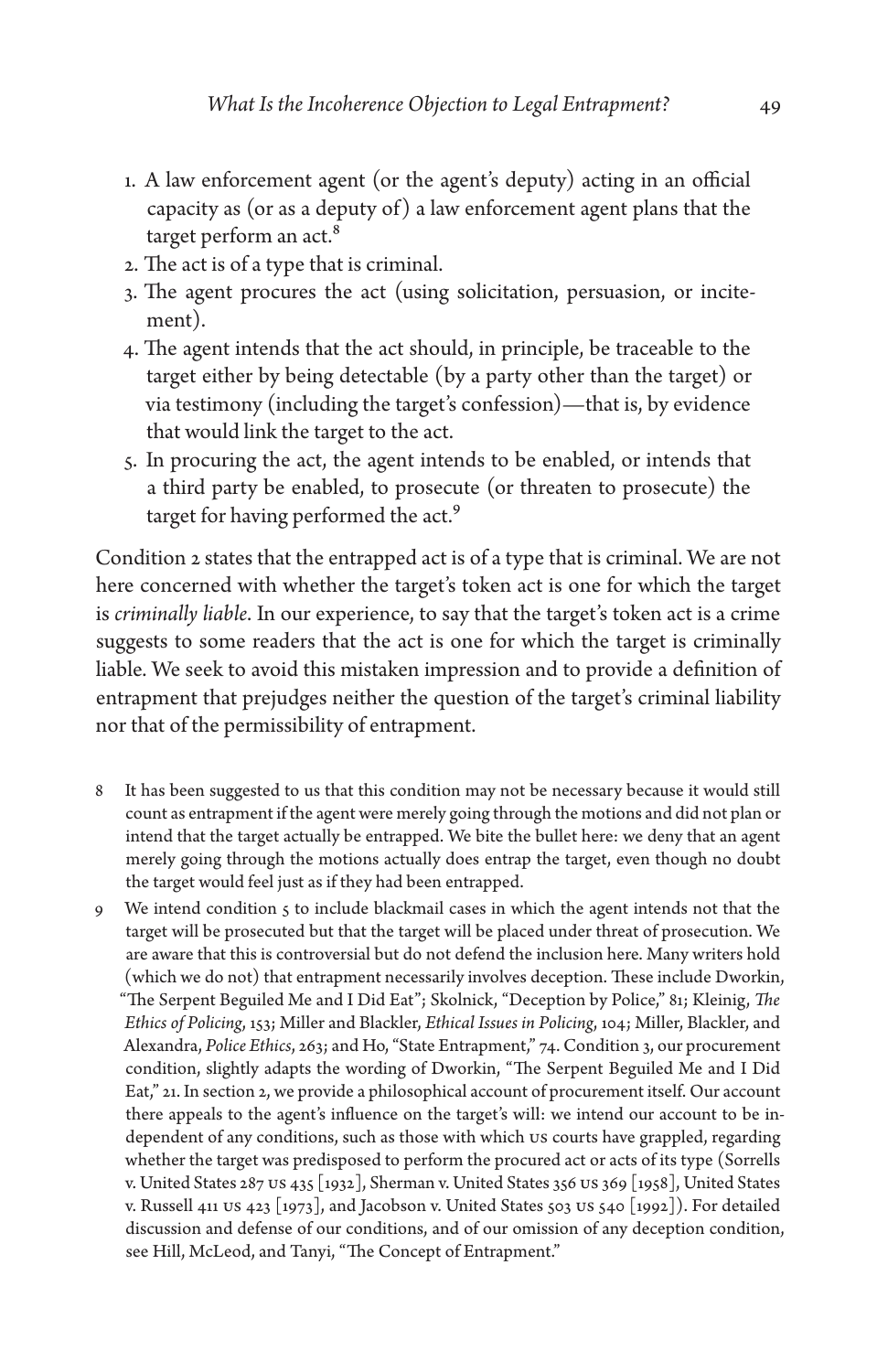When defining entrapment, some theorists include a counterfactual (or "but for") condition according to which the target has been entrapped only if the target would not have committed the crime but for the agent's actions. For reasons we have explained elsewhere, we do not consider it necessary or desirable to include such a counterfactual condition.10

#### 2. Procurement and the Creation of Crime

We turn now to the contention that legal entrapment is objectionable because it *creates* crime.<sup>11</sup> In the context of entrapment, creation is to be understood, we take it, in terms of the creation of *token crimes*. Since a type of act can be illegal even if no one in fact ever happens to commit it, *type crimes* are neither created by nor dependent on token crimes. For example, there is such a type of crime as murder, even if nobody ever in fact commits murder, as long as a legislature outlaws it. $12$ 

If the incoherence objection to entrapment appeals to the creation of crime (which, we will argue, it does in its most plausible form), then the objection must rest on the contention that it is incoherent for law enforcement agents (or their deputies) in their official capacities to aim to create token crimes. In the literature, the counterfactual account of the creation of crime is popular.<sup>13</sup> According to it, agents create token crimes if the token crimes would not have occurred but for their actions. This does not seem to us to be the right way in which to understand the creation of a token crime. The analysis of creation in terms of the "but for" counterfactual drains the notion of the creation of token crimes of the applicability it is presumably intended to have when it is invoked in an attempt to advance the incoherence objection. That without which an act could not have occurred (even if itself an act) is not to be confused with the thing that happens to have brought it about.<sup>14</sup> (Token crimes would not have occurred but for all manner of things: but for the existence of the criminal, but for the existence of

- 10 See Hill, McLeod, and Tanyi, "The Concept of Entrapment."
- 11 Some theorists endorse this objection and add that to entrap is to create, *rather than to detect*, crime. We shall shortly explain their view and why we disagree with that element of it.
- 12 A natural law theorist would adopt the stronger position that actions like murder are still crimes even if no legislature actually outlaws them.
- 13 E.g., Dworkin, "The Serpent Beguiled Me and I Did Eat," 21; Stitt and James, "Entrapment and the Entrapment Defense," 114; and Ho, "State Entrapment," 74. Counterfactual accounts of the creation of crime appear (as in the case of Ho) to be localized versions of the more general strategy of attempting to account for causation in counterfactual terms.
- 14 See further Hill, McLeod, and Tanyi, "The Concept of Entrapment."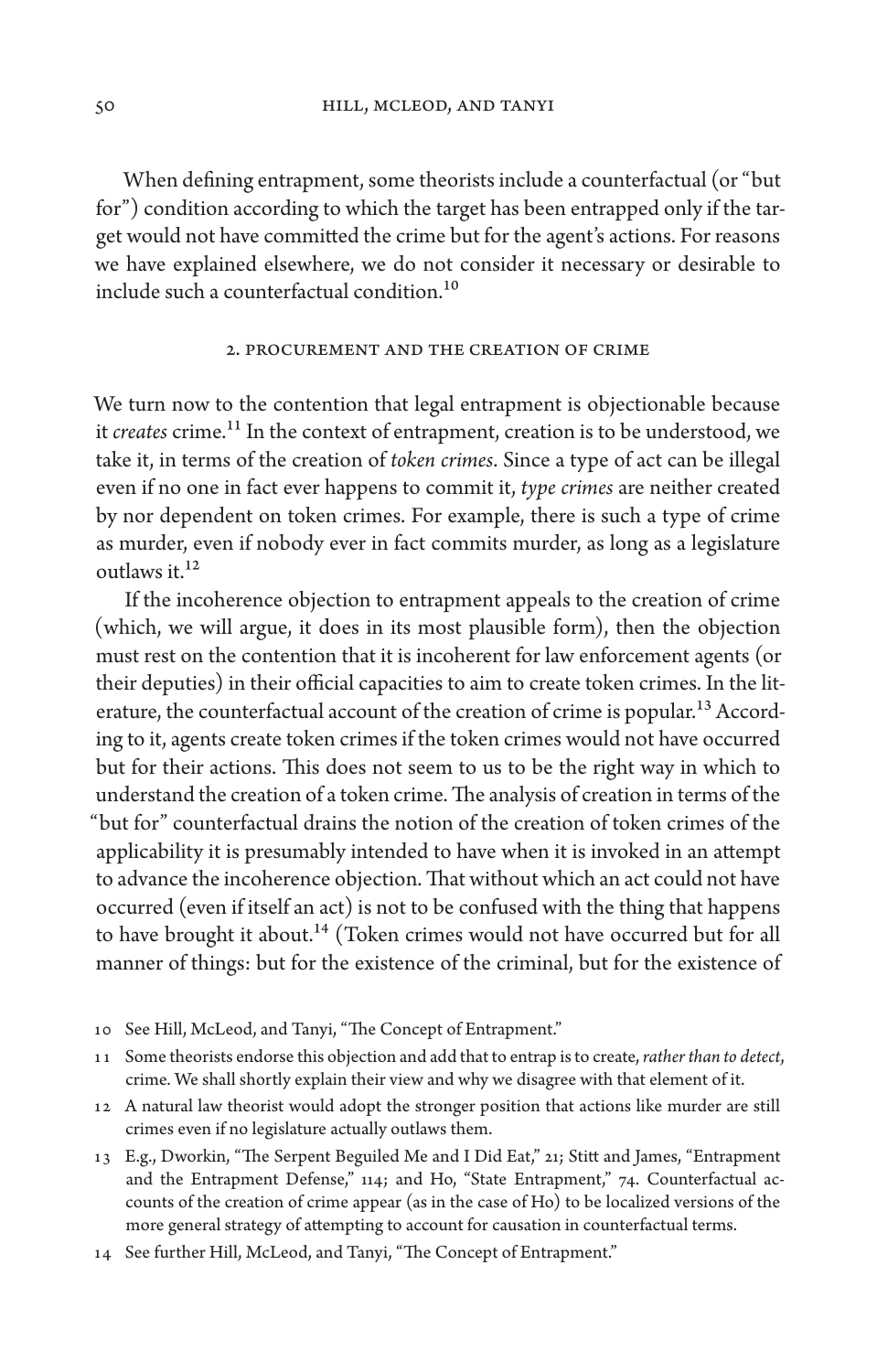the criminal's parents, but for the existence of the victim, but for the meeting of the victim's parents, and so on.)

The notion of creation as we understand it must also be distinguished from that of having acted in a manner that, even if not *necessary* to the target's commission of the token crime, made the target's act *more likely* than would otherwise have been the case.<sup>15</sup> In a decoy operation, the actions of the law enforcement agents make more likely the target's commission of the token act, and thus the situation meets the condition just mentioned. The actions of an agent posing during a decoy operation as a potential victim of a type of crime do not thereby amount to actions that, if a token crime is in fact committed against that agent, mean that the agent *created* the crime. If creation were to be understood so broadly, then the incoherence objection would not be to entrapment *per se*. Instead, it would be a wider objection to all forms of proactive law enforcement that involve the active presentation to the target of an opportunity to commit a crime. We hold that creation goes beyond the mere presentation of an opportunity. On our account, to have created a crime is to have procured it. Entrapment involves the procurement of the actual commission of a crime, rather than mere presentation of the opportunity to commit that crime.<sup>16</sup>

The third condition of entrapment, on our view, is that the agent *procures*  the act (using solicitation, persuasion, or incitement). To advance our argument here, we need to explain this condition in more detail. For an agent to procure a target's act is, we stipulate, for the agent to influence the target's will through responsiveness on the target's part to the content of a communicative act (or series of such acts) on the part of the agent. These communicative acts need not be spoken or written: they can, for example, be gestural. What matters is that the communicative acts persuade, solicit, or incite the target.<sup>17</sup>

- 15 By "more likely," we intend to suggest an act that raises the probability to something less than 1 but greater than 0.5.
- 16 For a different view, on which both entrapment and creation are conceived of more loosely, see Miller and Blackler, *Ethical Issues in Policing*, 107. On their conception, the mere presentation of an opportunity, such as leaving cash somewhere in the hope that the target will steal it, can count both as an act of creation and as one of entrapment. In our view, the intentional presentation of an opportunity does not count as entrapment if it is not done with the intention that the target actually commit the crime. Andrew Ashworth seems to have a similar view: he writes, "If test purchases are acceptable, they should be excluded from the definition of entrapment" ("What Is Wrong with Entrapment?" 297).
- 17 The account of procurement in the law of England and Wales is somewhat broader. In Attorney General's Reference (No. 1 of 1975) [1975] EWCA Crim 1, [1975] QB 773, Lord Widgery defined procurement as follows: "To procure means to produce by endeavour. You procure a thing by setting out to see that it happens and taking the appropriate steps to produce that happening" (at 779F). He allows the surreptitious lacing of a drink without the driv-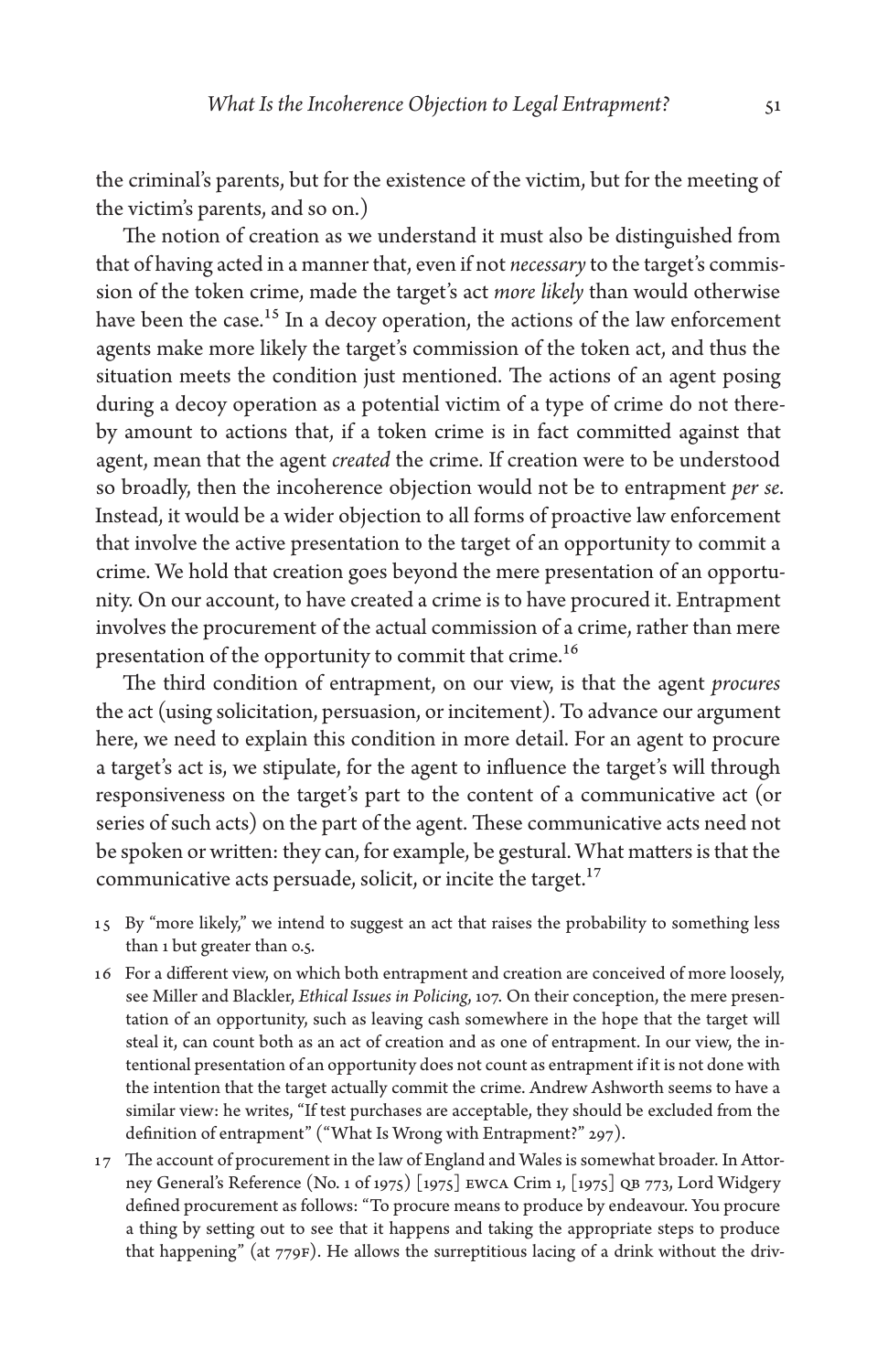The considerations in this section, along with our account of procurement, lead us to the following conclusion about how the notion of creation pertinent to the incoherence objection is to be understood. For the agent to *create* a crime is for the agent to procure an act, on the part of the target, that constitutes a token crime. In *procuring* an act of a criminal type, the agent influences the target's will (via the agent's communicative act or acts) in order to bring about that act.

## 3. Interpreting the Incoherence Objection

The exact nature of the alleged incoherence that legal entrapment to commit a crime is thought, by supporters of the incoherence objection, to involve is, based on the literature so far, difficult to grasp. Moreover, the objection is formulated by those that advocate or mention it in various ways that are apparently not all equivalent to each other. In this and the next section, we demonstrate that existing accounts of the incoherence objection are diverse and that, particularly over the question of the nature of the purported incoherence, they are far too imprecise. We aim to render more precise the various versions of the objection that are in the literature as well as some versions that, while absent from the literature, are interesting theoretical possibilities. To do so, we begin by considering Gerald Dworkin's advocacy of the objection. Probing the objection as it appears in his work enables us eventually to settle on a new and relatively precise specification of the objection. We then argue that from among the various interpretations of the objection we canvass, this specification best maximizes the objection's plausibility.

Dworkin's version of the incoherence objection appeals to the notion of the creation of crime and, more specifically, to that of criminal procurement.<sup>18</sup> His initial statement of the objection appears to be relatively clear:

The law is set up to forbid people to engage in certain kinds of behavior. In effect it is commanding "Do not do this."...

But for a law enforcement official to encourage, suggest, or invite crime is to, in effect, be saying "Do this." It is certainly unfair to the citizen to be invited to do that which the law forbids him to do. But it is more than unfair; it is conceptually incoherent.<sup>19</sup>

er's knowledge to qualify as procurement of the offense known as "drink driving." On our account, this would not qualify as an example of procurement, unless the agent were encouraging the driver to drink the laced liquid. For more on our view that procurement and causation are distinct, see Hill, McLeod, and Tanyi, "The Concept of Entrapment."

<sup>18</sup> Dworkin, "The Serpent Beguiled Me and I Did Eat," 30–34.

<sup>19</sup> Dworkin, "The Serpent Beguiled Me and I Did Eat," 32.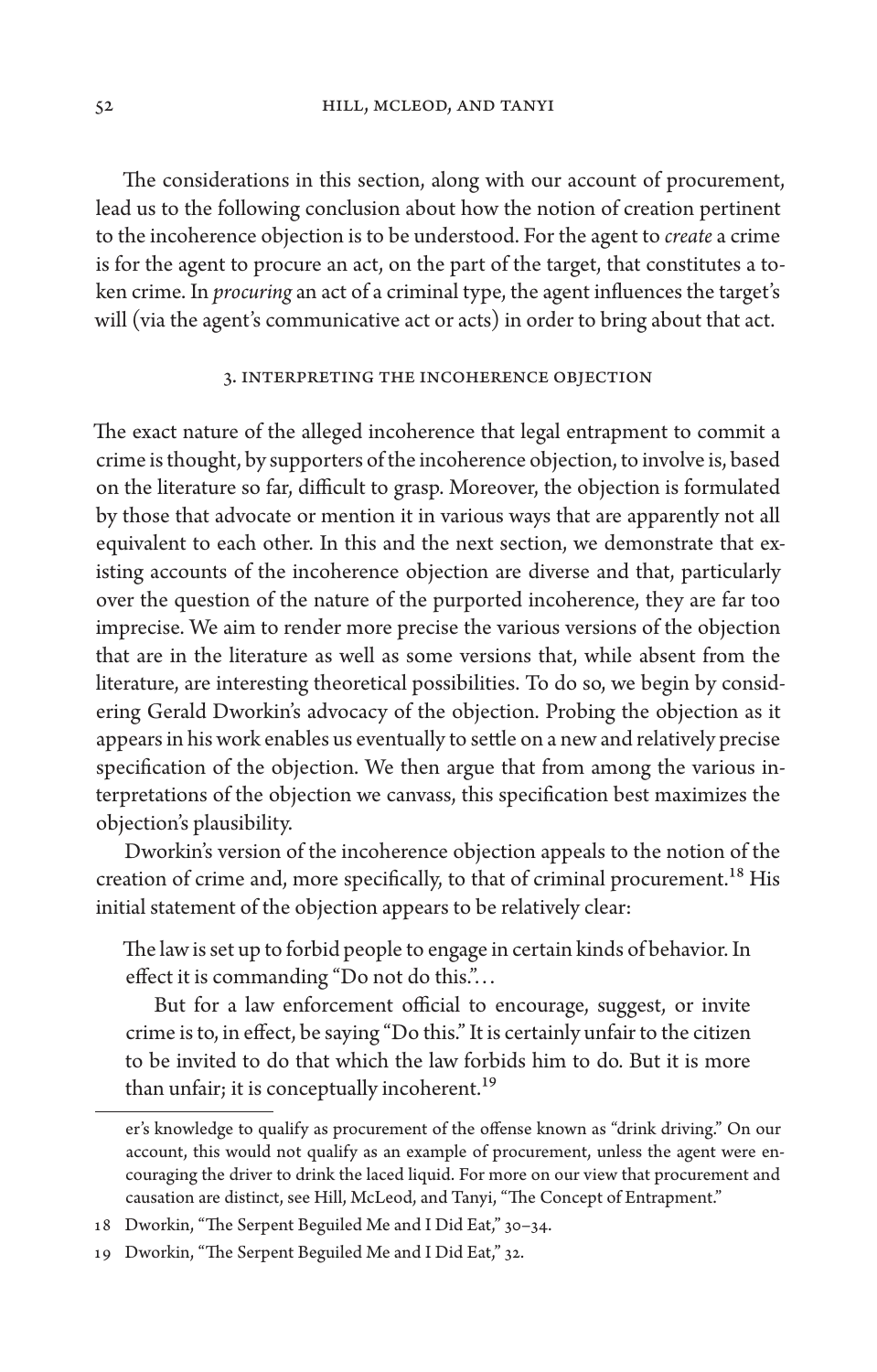This passage gives the impression that the incoherence is a case of *utterance contradiction*. Two utterances are contradictories when one is the negation of the other. Among utterance contradictions, we may distinguish between *statement*  (or *assertion*) *contradiction* and (unconventionally, but usefully in the context) *command contradiction*. A contradictory pair of statements (or assertions) cannot be true together and cannot be false together. If two statements (or assertions) are in contradiction, then exactly one of them is true. If a pair of commands, requests, or bans is contradictory, then an agent cannot be in compliance with or out of compliance with both of them at the same time. If two commands are in contradiction, then for any given agent at a given time, the agent is compliant with exactly one of them.<sup>20</sup> While Dworkin appears to depict the incoherence at issue as a form of command contradiction, his suggestion readily lends itself to being construed, as follows, as involving a deontic-logical statement contradiction. On this construction, when the agent entraps, the agent suggests that the entrapped act is permissible. Given that the law debars acts of that type, the law logically implies the impermissibility of the entrapped act. Thus, what the agent suggests about the permissibility of the type of act contradicts what the law implies about that permissibility. This statement-contradiction interpretation, however, suffers from the flaw that the attempted (or successful) procurement of a token act of a criminal type need not (and typically will not) involve any communicative act (or series of such acts) on the agent's part such that its content implies the legal permissibility of the entrapped act. The entrapping agent will typically not be concerned about conveying any message, or impression, to the target that the entrapped act is not illegal. Would a command-contradiction interpretation fare better? It would not, and for a similar reason. The procurement of a token act of a criminal type involves having a certain kind of influence, as explained in section 2 above, on the will of the target. To command the target to commit the act is only one of many ways in which to attempt (or to achieve) this, and we have no reason to believe that most attempts at entrapment use this method. So, to attain a plausible conception of the sort of incoherence involved in Dworkin's version of the incoherence objection, we require a notion weaker than command contradiction.

In any case, insofar as our concern is with understanding wherein, precisely, the supposed incoherence of legal entrapment to commit a crime lies on Dworkin's account, the above quotation sets us off, according to Dworkin's own sub-

<sup>20</sup> It does not follow that the agent is *obedient* to exactly one of them. Obedience involves complying *for the right reason*. As Robert Paul Wolff puts it, "Obedience is not a matter of [merely] doing what someone tells you to do. It is a matter of doing what he tells you to do *because he tells you to do it*" (*In Defense of Anarchism*, 9, italics in original).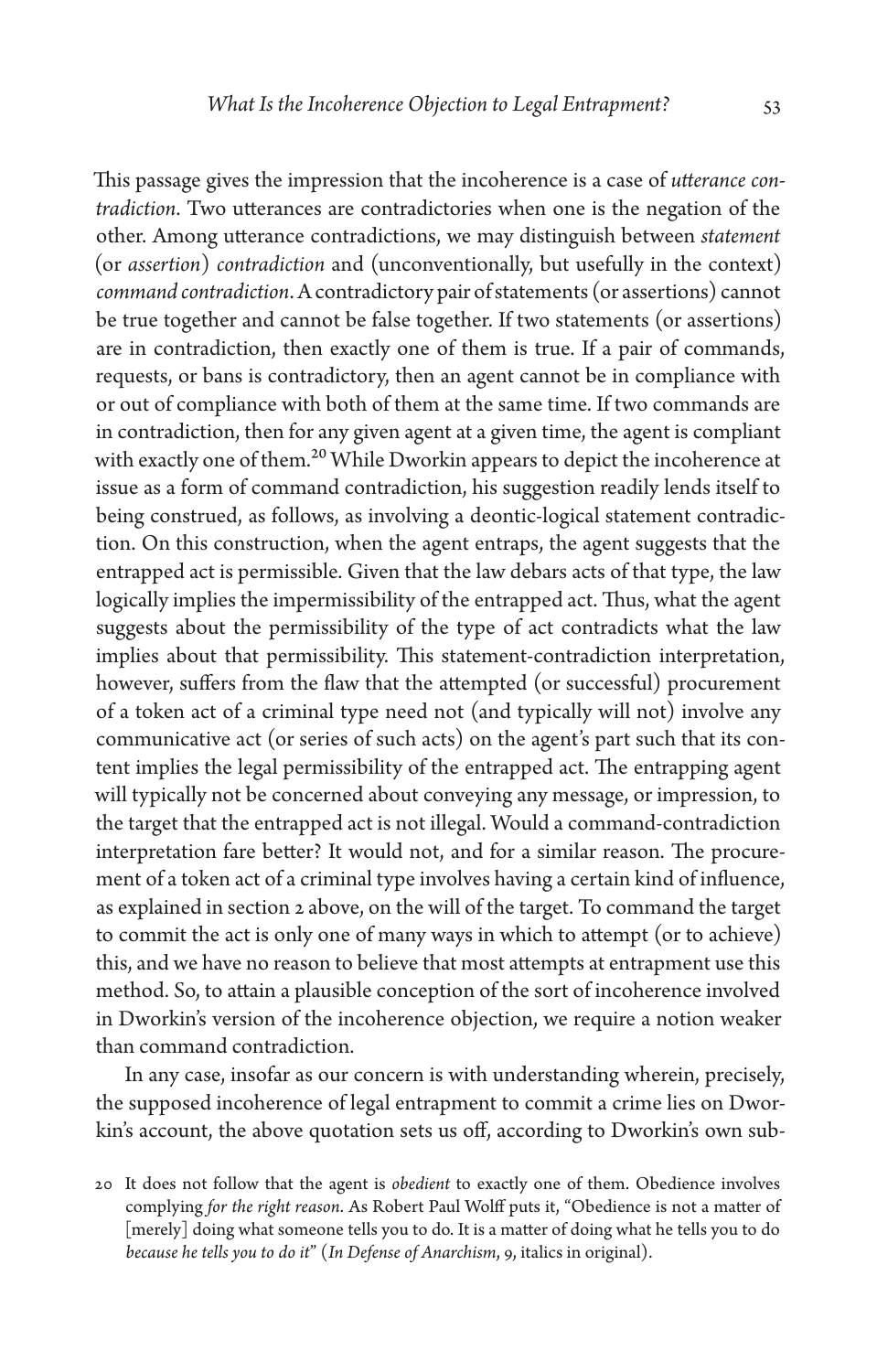sequent remarks in the piece, on the wrong path. While the quotation suggests an utterance-contradiction account of the alleged incoherence, Dworkin almost immediately announces that the incoherence objection is not to be construed this way. The piece, however, then characterizes the incoherence that is supposedly involved only in negative terms, leaving us none the wiser as to wherein, exactly, the supposed incoherence lies. $^{21}$  A possible escape route from this situation emerges from a little more reflection on the command-contradiction interpretation. Given that the act that the agent intends the target to perform is of a criminal type, it is an act of a type that is legally prohibited. Thus, the law commands that it not be performed. The agent's communicative act (or series of communicative acts) of procurement is intended to encourage the target to perform the act. It expresses an intention, on the agent's part, that the target break the law. It is the agent's *intention* and the law's *requirement* that fail to cohere with each other, for the target cannot simultaneously satisfy them.<sup>22</sup>

We offer this observation as a way of trying to convert Dworkin's incomplete, and wholly negative, characterization of the relevant form of incoherence into something more precise. We believe, and argue over the course of this article, that the best prospects for the incoherence objection lie in the appeal to the notion of *practical* incoherence. In order to cast the objection in its best light, proponents of the incoherence objection ought to allude not to a formal or utterance contradiction or contrariety, but rather to the notion, recognized by Aristotle and within the Aristotelian philosophical tradition, of *contrariety of ends*.23 Two ends, such as enforcing a party's observance of a law and encouraging that same party to disobey that law, are contraries when the attainment of one of them by an agent necessarily precludes the simultaneous attainment by the agent of the other.

This is, however, still not precise enough. In particular, we still need to get a grip on exactly wherein the aforementioned contrariety of ends consists. What exactly are the entrapping agent's contrary ends? We can get to an answer by noticing, first, that Dworkin's ultimate position does not seem to be that entrap-

- 21 Dworkin, "The Serpent Beguiled Me and I Did Eat," 32–33. Dworkin's negative characterization of the incoherence consists in the denial that the incoherence involves either a "literal" or a "pragmatic" contradiction.
- 22 Dworkin remarks that "it is not the purpose of officers of the law to encourage crime," and he holds, further, that it is contrary to their purpose for them to do so ("The Serpent Beguiled Me and I Did Eat," 32). Thus, we take his to be what we call a "functional" version of the incoherence objection.
- 23 "Utterance contrariety" describes the situation when the two utterances cannot both be true (whether or not they can both be false), while "utterance contradiction" describes the situation when they cannot both be true and also cannot both be false.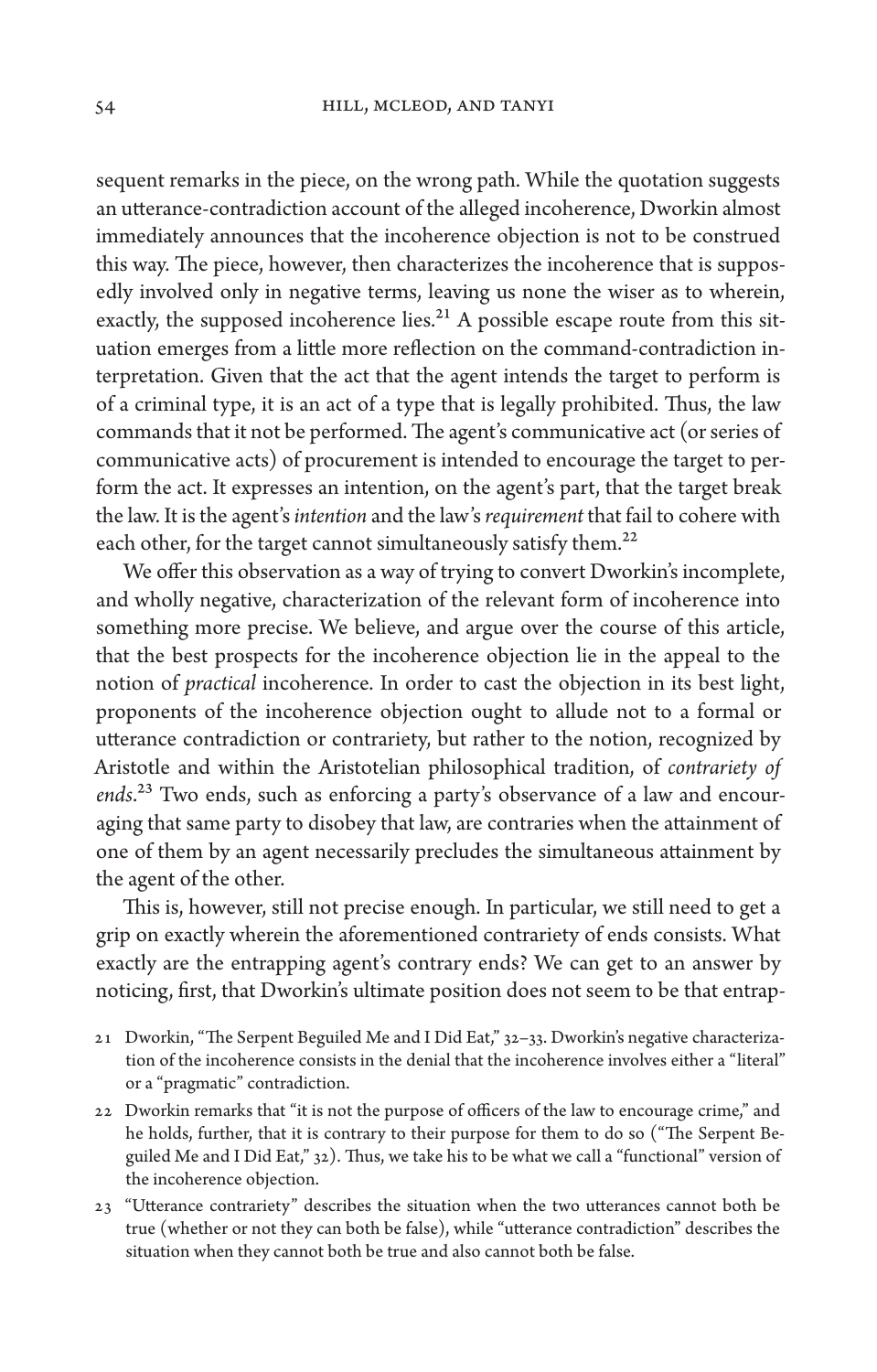ment is always incoherent. Instead, he appears to hold that incoherence enters the picture when (but only when) law enforcement agents attempt to entrap an individual that they do not have good reason to believe is already engaging in acts of the same type as the intended token criminal act.<sup>24</sup>

Dworkin claims that random entrapment involves creating, rather than detecting, crime.<sup>25</sup> On his account, to entrap a target that has not already been committing (or intending to commit) crimes of a given type is to create a token crime that manifests neither prior nor ongoing criminal conduct (or intended conduct) of the same type. Dworkin appears to hold that to entrap into committing an act of a certain type a target who is already engaged in (or already intends to engage in) criminal conduct of that type counts as genuine detection (rather than creation) of crime. It seems, then, that for Dworkin creation of crime occurs when a target is entrapped into committing a crime of a type none of whose tokens the target was already engaged in committing (or intending to commit). Dworkin's ultimate position is that it is the use of entrapment against people not already suspected of committing crimes (or of intending to commit crimes) of the relevant type that is incoherent: for on Dworkin's view, creation is inconsistent with detection, and detection of crime, but not its creation, is a legitimate aspect of law enforcement. In short, the contrary ends for which we have been looking on the part of the entrapping agent are those of detection (of crime) on the one hand, and of creation (of crime) on the other. There is a question, however, whether such cases of the creation of crimes are to be held inconsistent with *detection*.

Recall that, on our account, when an agent procures a crime, the agent has influence of a certain sort on the target's will. To procure a crime is, we stipulated, to bring it about through solicitation, persuasion, or incitement that another commits that crime. Acts of solicitation, persuasion, and incitement are communicative acts: these include, but are not restricted to, speech acts.<sup>26</sup> To have

- 24 Dworkin, "The Serpent Beguiled Me and I Did Eat," 33. We use hesitant language in making this statement about Dworkin because our interpretation of what he says relies on connecting incoherence to impermissibility. We reason that if Dworkin regarded entrapment as always incoherent, then plausibly he would think it impermissible in all circumstances too. Instead, his position appears to be that entrapment is impermissible only in the cases he calls "virtue testing." Ultimately, though, whether we are right in our interpretation of Dworkin makes no difference to the cogency of our argument.
- 25 Dworkin, "The Serpent Beguiled Me and I Did Eat," 33. Cf. Sherman v. United States, 356 US 369, 384 (1958), concurring judgment.
- 26 Flagging down a taxi, for example, is a communicative act that is not a speech act. In this respect, it differs from a gesture of a sign language such as British Sign Language. The gestures of BSL are part of an overall system of communication that possesses both a syntax and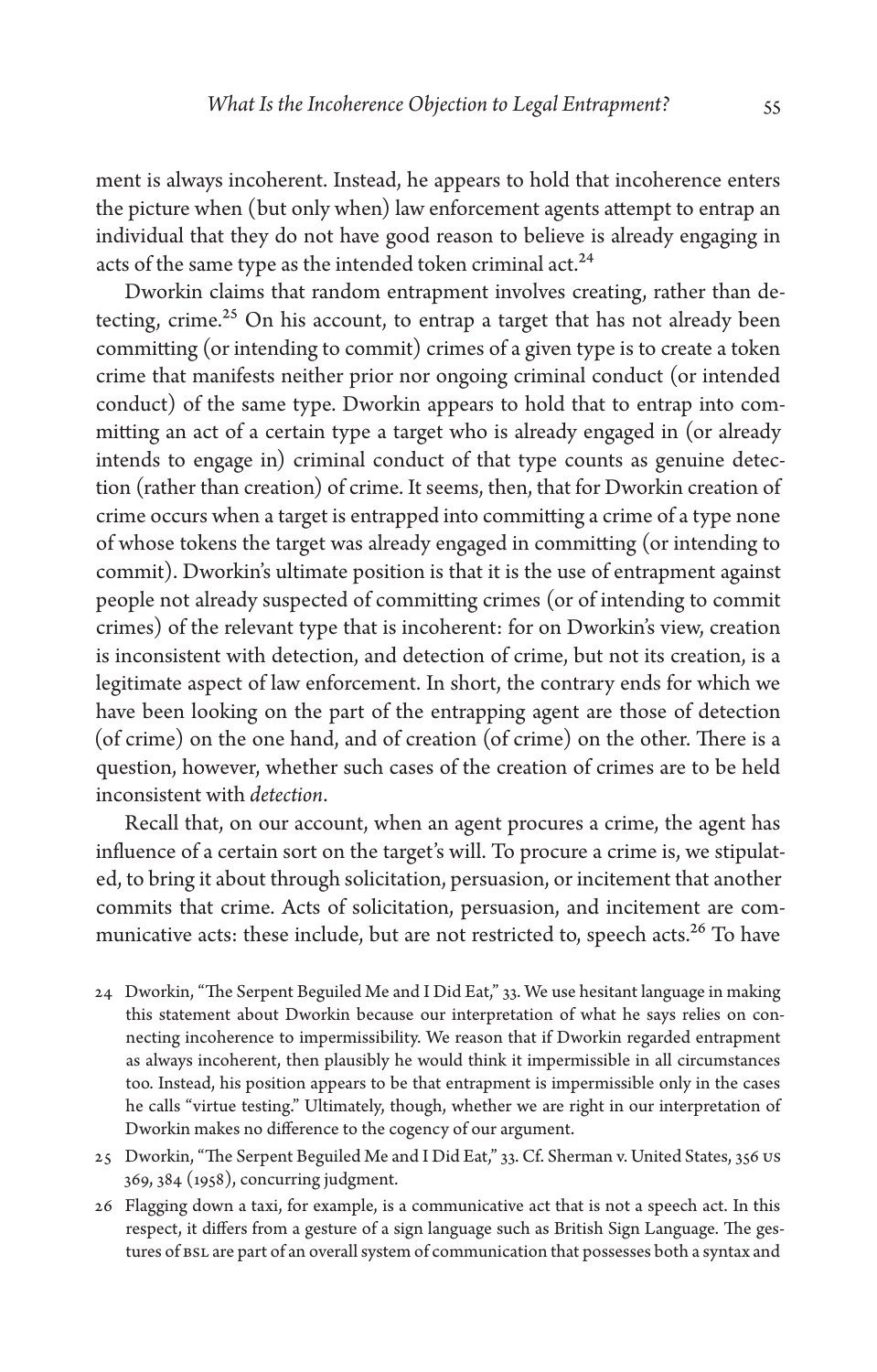procured a crime that a target has committed is to have inclined, via the content of such a communicative act (or series of such acts), the target's will toward committing that token crime. Now, even when a target is already inclined to commit a crime of a given type, it is nevertheless possible for an agent to entrap that target: a will that is generally disposed to committing crimes of a certain type need not always be inclined, whenever an opportunity to commit such a crime with an apparently low risk of being caught is presented, to take up that opportunity. In fact, even a record of convictions for crimes of a given type is strong evidence only of predisposition to commit crimes of that type: it is not the case that for every relevant token of that type, such a record is strong evidence of a predisposition to commit *that token*. It is therefore unclear whether the incoherence objection can really be restricted, as Dworkin seeks to have it, to cases where the target was innocent of the relevant type of crime prior to the entrapment scenario.

Let us clarify this further by providing a more formal representation of Dworkin's position. Dworkin seems to appeal to the following principles:

- 1. When legal entrapment occurs, either the target is already reasonably suspected of engagement, or of intending engagement, in crimes of the same type as the token entrapped crime or the target is not so suspected.
- 2. If the target is not so suspected, then the agent is creating, or attempting to create, the token crime (whether or not it is traced to the target). $27$
- 3. If the target is so suspected, then the agent is detecting the token crime (on the assumption that it is traced to the target).
- 4. The agent cannot both detect and create (or even *attempt to create*) one and the same token criminal act.
- 5. Creation (and attempted creation) and detection are contrary functions: thus, the creation (or attempted creation) of a crime by law enforcement agents is inconsistent with their role of detecting crimes.

The fundamental problem we see here is that the fourth principle is false: it *is* possible to detect and create one and the same token criminal act. When agents entrap, they help to create a token crime. They may also find evidence that links

a semantics. It seems to us that this cannot be said of such gestures as flagging down a taxi, waving, or giving the thumbs up, at least when these gestures are not parts of an overall system of communication in which the symbols involved are type homogeneous (e.g., they are all inscriptions or phonemes or gestures) and in which there are formation rules for strings of them.

<sup>27</sup> It is possible that the target, unknown to the agent, is engaging in crimes of the same type as the token entrapped crime. In this case, the agent is not, according to this principle, creating the crime but attempting to create it.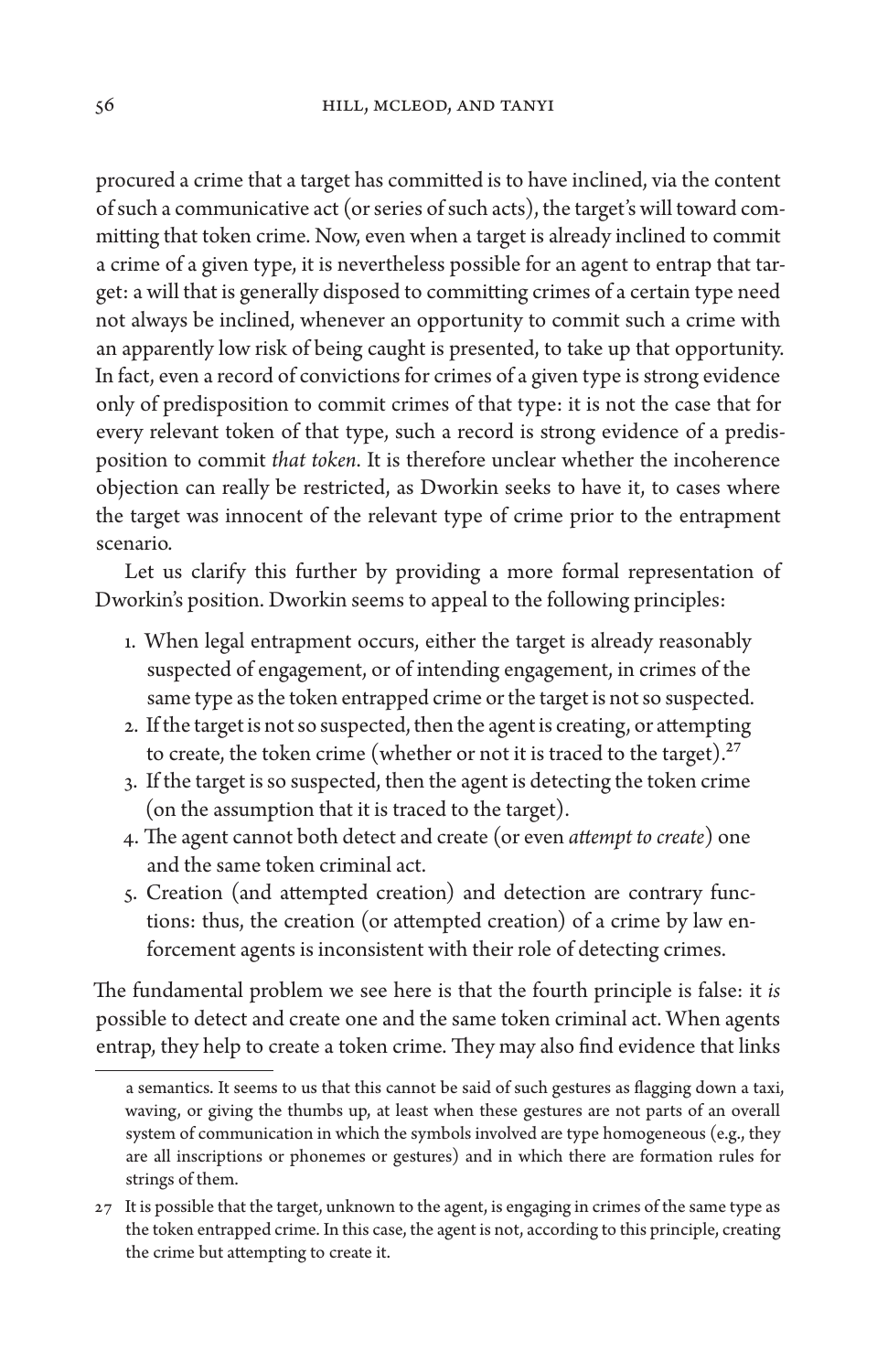the target to the crime, in which case they detect it too. If creation and detection are contrary functions, then this is not because it is impossible both to create and to detect the same token act of a criminal type. On the contrary, doing this is clearly possible. We conclude, therefore, that the incoherence objection cannot succeed if it appeals to the alleged incompatibility of creation and detection at the level of the target's token act.

To make the incoherence objection work, we need, then, to find some other contrariety in the agent's ends. Let us go back to our original idea: it is the agent's intention that the target should perform an illegal act and the law's injunction against that act that are incompatible, for the satisfaction of one necessarily precludes the simultaneous satisfaction of the other. Dworkin's incoherence objection, when interpreted in the most plausible way, consists, we take it, in the assertion that the function of law enforcement is incompatible with, and therefore subverted by, satisfaction of the entrapping agent's intention. Since, as we understand the concept of entrapment, it is impossible to entrap without having that intention, entrapment itself is functionally incompatible with law enforcement.

The underlying incompatibility, we suggest, is not between creation and detection but between creation and *prevention*. Since it is impossible for an agent both to prevent and to create a given token crime, but possible for that agent to do neither, we are dealing with a form of contrariety but not a form of contradiction. Agents that procure a token act of a criminal type create it and have intended to create it. They have not intended to prevent it. The law expresses the intention that the act should not occur, while the act of entrapment expresses the intention that it should.

Nevertheless, the incoherence objection is too strong if interpreted like this. The objection relies on the premise that law enforcement agents have a duty to prevent the crime that they procure in entrapment. Law enforcement agents, however, do not have a duty to prevent *every* crime that they possibly can: there will certainly be occasions when they must choose between preventing two crimes, with the result that there is a preventable crime that they do not prevent. We therefore need an argument for the premise that law enforcement agents have a duty to prevent crimes *that is breached in cases of entrapment*.

It would beg the question to assume that law enforcement agents are engaging in incoherent conduct, or even are guilty of dereliction of duty, if they intentionally allow a minor crime to occur in order to prevent a major crime. It is not obviously incoherent for law enforcement agents to allow a minor crime for the sake of the *possibility* of preventing a major crime, as when they allow the boss's minion to get away with something small in order that they might find out who the boss is.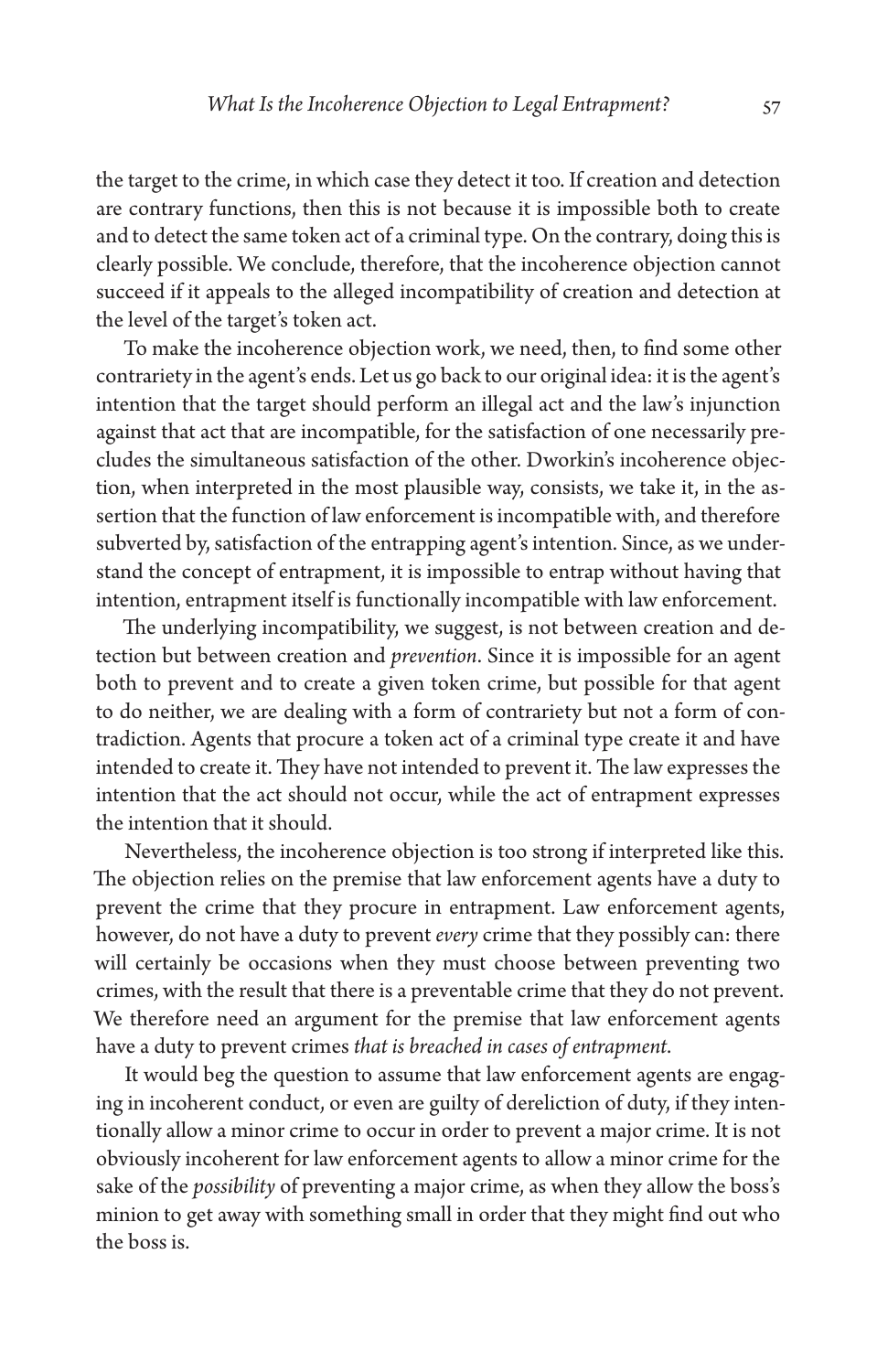How can the proponents of the incoherence objection respond? One way is to accept the above and try to argue that law enforcement agents have a duty to prevent all crimes that they can where preventing the crime will not frustrate the aim of preventing another crime that is equally bad or worse. We think, however, that most proponents of the objection intend it to apply to all cases of entrapment; besides, the objection is more interesting and powerful if its scope is not restricted. What can its proponents say, then?

They could take a Kantian-style position that law enforcement agents simply have a duty never to create crimes and that this duty can never be suspended for any higher purpose. Although this means that there may be more crime in a state than there otherwise would be, blame for this regrettable fact is not to be laid at the feet of law enforcement agents. Rather, it is a potential side effect of any theory that denies that an action can always be justified if the consequences are good enough.<sup>28</sup>

We are not here attempting to answer the moral question of whether entrapment is ever permissible. We are merely seeking to show what must be believed in order for the incoherence objection to work. If the objection is to encompass all cases of legal entrapment, even cases of entrapment into minor offenses, then we believe that it must involve the assertion that law enforcement agents have an absolute duty never to create crimes.

During our discussion of Dworkin, we have come across the following forms of incoherence and weighed each of them up as an interpretation of the alleged incoherence.<sup>29</sup>

*Statement contradiction*. According to this interpretation, when agents entrap they declare that a type of action that is legally debarred is, in fact, legally permissible. This is not a charitable interpretation of Dworkin's objection because it is untrue that entrapping agents must make, or even suggest, any such declaration.

- 28 For further illustration of the strictness of the duty, note that its demands clearly spill over to undercover work. Take the case of an undercover officer witnessing or even contributing to crimes, but doing so in order to avoid blowing their cover. The Kantian duty, it seems, would also not allow this behavior, and since undercover work is likely to involve instances of permitting or even helping others to commit crimes, the Kantian duty would (severely) restrict (if not eliminate) undercover work.
- 29 We do not claim that these interpretations exhaust the possibilities. For example, it might be claimed that the entrapping agents' utterances are contrary to one of the agents' law enforcement functions, or that it is the utterances of the judge or the prosecution, if the case gets to court, that are contrary to those of the agents. We admit that these possibilities, among others that we have not discussed, are in principle available. We have concentrated on what we take to be the more plausible candidate interpretations of the incoherence objection.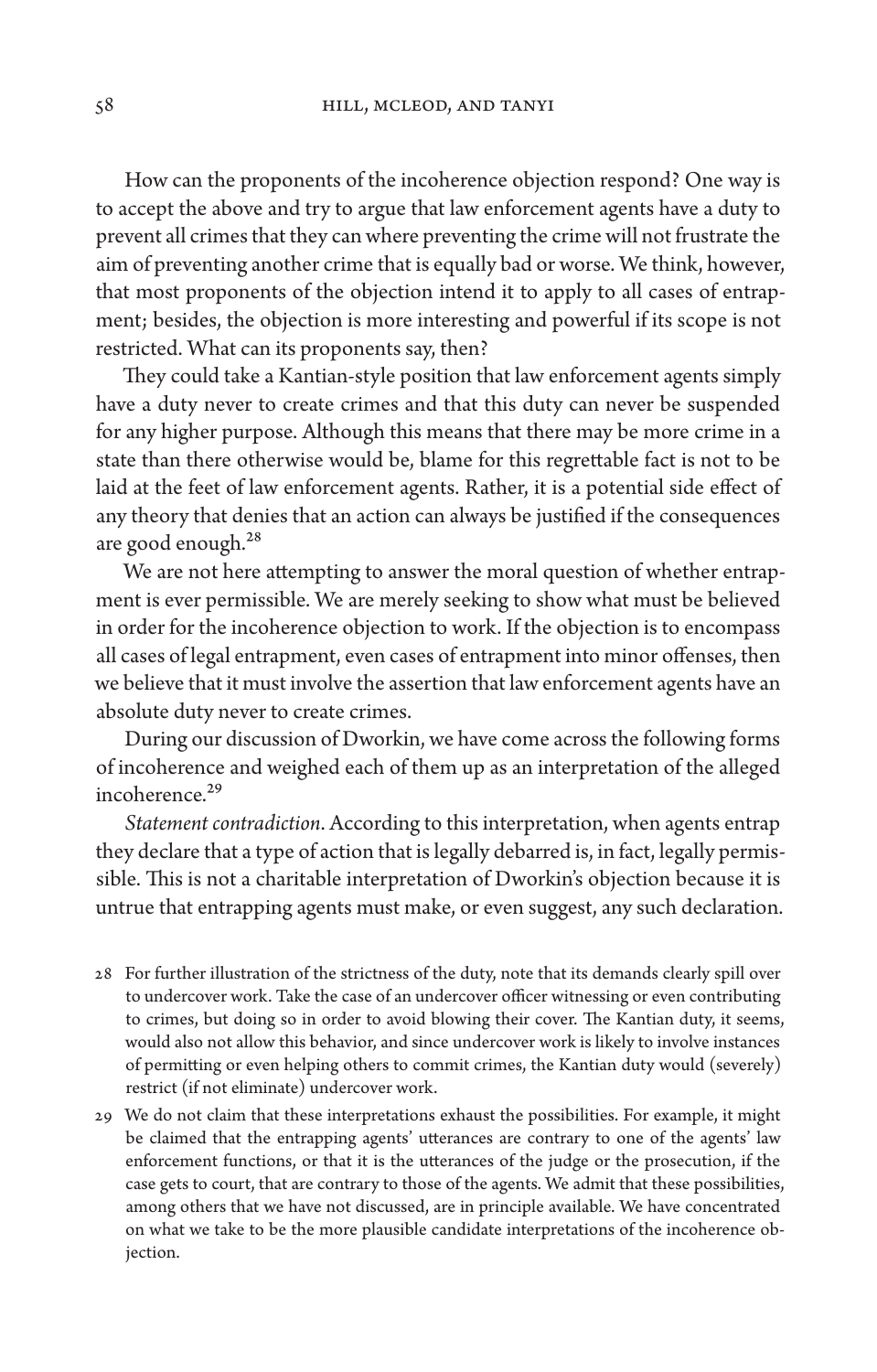*Command contradiction*. This interpretation has it that when entrapping, agents enjoin the targets to commit acts that are of a type the criminal justice system enjoins people not to commit. While perhaps more plausible than statement contradiction, this objection is also based on an exaggerated generalization. Entrapping agents need not go so far as to *enjoin* the targets to commit the acts. If the targets' acts have been procured by solicitation, persuasion, or incitement on the agents' part, then it does not follow that the agents have specifically enjoined the targets to commit them: even if *incitement* involves enjoining the targets to commit the acts, *solicitation* and *persuasion* can be subtle forms of encouragement that need not involve going so far as enjoining the targets to commit the acts. For example, a communicative act that is intended to "nudge" the target, and succeeds in doing this, can procure the act.

The two forms of contradiction listed so far are both cases of *utterance contradiction*. This provides what is the strongest form of the incoherence objection from a logical point of view, but which is consequently the weakest in terms of philosophical credibility. When two utterances contradict each other, this situation cannot be changed by the addition of further utterances. It could easily be written in statute that while it is a criminal offense for civilians to abet or encourage someone in committing a crime, it would not necessarily be criminal for the police to do so in the context of attempting to bring someone to justice. If the incoherence objection had to be interpreted as involving an allegation of utterance contradiction, then it would be utterly implausible. Moreover, more plausible interpretations are available. Thus, no utterance-contradiction interpretation should be adopted.

*Functional contrariety*/*contrariety of ends*. When agents entrap, they pursue an end (the encouragement of targets to commit crimes) that cannot be pursued (by the same agents) at the same time as their end of enforcing the law. The agents create token acts of a criminal type, and this is contrary to the end of preventing such acts. The latter end, in turn, is one that the agents have, whether it is present to their minds or recognized in their actions and intentions, in virtue of their offices as law enforcement agents. It is part of the functional role of law enforcement to prevent, and so not to create, acts of a criminal type. This is the interpretation of Dworkin's version of the incoherence objection that we have suggested is the most plausible. Unlike earlier candidates, this interpretation does not appear to rest on a false empirical generalization about the behavior of entrapping agents. In order for the objection to apply to *all* cases of legal entrapment, however, it has to be supplemented by a Kantian-style thesis that this role can never be suspended in the short term for the sake of a long-term gain in crime prevention.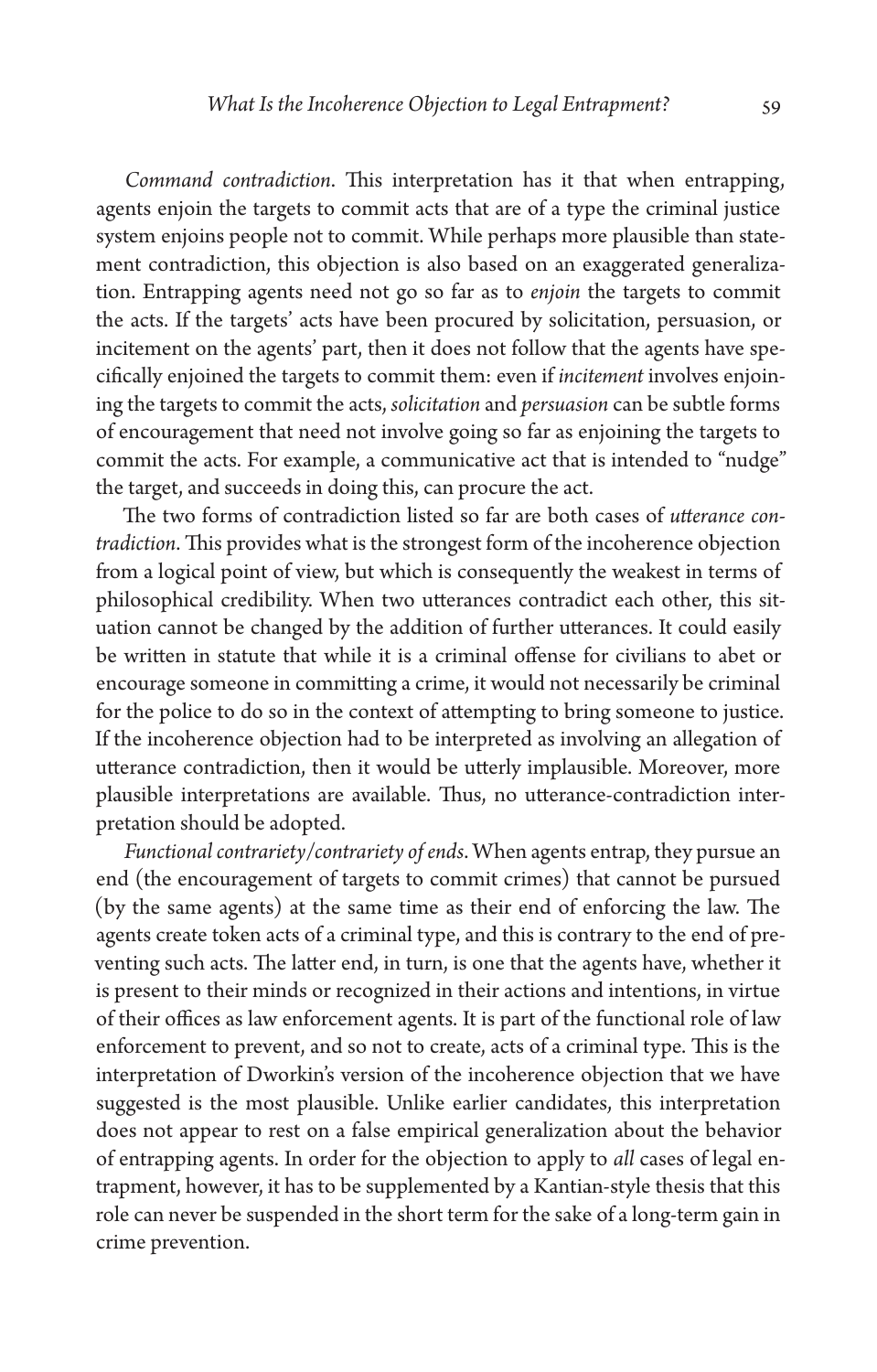#### 4. Other Formulations of the Incoherence Objection

We have argued that the most plausible understanding of Dworkin's version of the incoherence objection involves the idea that law enforcement agents engaging in entrapment thereby lapse into a form of practical incoherence involving contrariety of ends. The objection rests on, we have suggested, the proposition that law enforcement agents have an absolute duty never to create crimes. In this section, we survey formulations of the incoherence objection in the work of writers other than Dworkin. Our purpose now is to assess whether any of these fare better than the version of the objection that we specified, via our probing of Dworkin's account, in the previous section. We argue that none do. Each such formulation either does not give us a readily workable version of the objection or is best interpreted as a less precise way of stating the objection in the form given in the previous section.

We begin with Andrew Ashworth's formulation. He is another prominent supporter of the incoherence objection, though he uses the word "inconsistent" rather than "incoherent." In one article, he writes:

It would compromise the integrity of the courts if they were to act on the fruits of manifestly unacceptable practices by law enforcement officers; or, to put it another way, . . . criminal justice would lose its moral authority if courts did not insist that those who enforce the law should also obey the law. It is therefore, at root, a principle of consistency—that it would be inconsistent for the courts, as guardians of human rights and the rule of law, to act on evidence obtained by methods which violate human rights and/or the rule of law.30

In an earlier article, he argues as follows:

[When entrapment occurs] the entrapping officer has breached the internal rules of the police or other law enforcement agency, and may well have committed a crime. Entrapment will usually involve the inchoate offence of incitement, and may make the entrapper an accomplice to the substantive offence as a counsellor or even a procurer. The English Law Commission went so far as to suggest that there should be a specific

30 Ashworth, "Re-drawing the Boundaries of Entrapment," 163. For more on Ashworth's starting point in this quotation, namely the "integrity principle," see Ashworth, "Exploring the Integrity Principle in Evidence and Procedure"; and Hunter et al., *The Integrity of Criminal Process*. (So as to concentrate on what we take to be common to different formulations of the incoherence objection, we limit our engagement with the integrity principle to some passing remarks in footnotes.)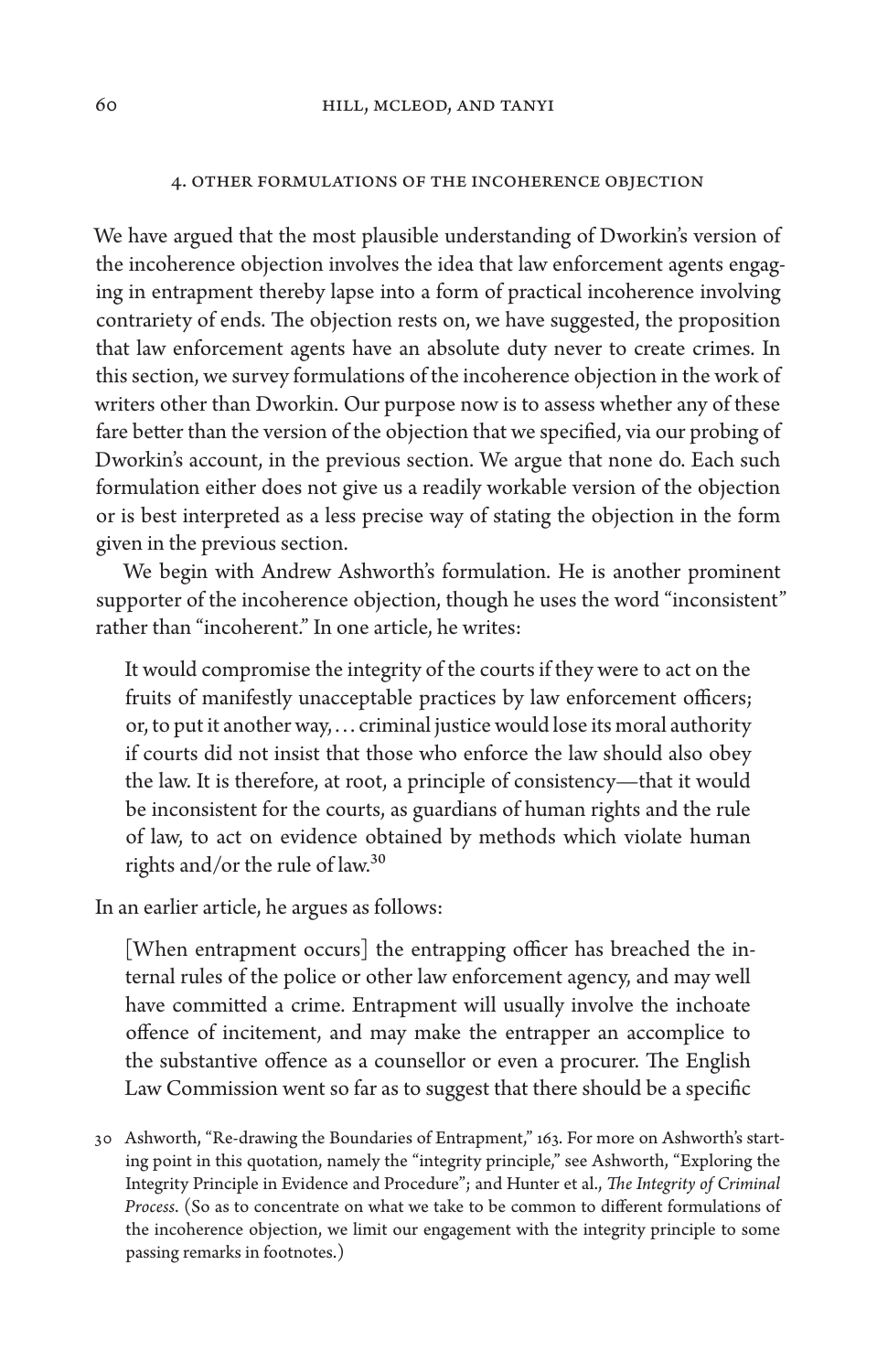crime of entrapment, which an officer would commit if he incited the commission of an offence and even if he intended that the completion of that offence would be prevented or nullified.<sup>31</sup>

There are several suggestions in play here. We rephrase two of the most salient in our own language and by reference to the account of legal entrapment given in section 1:

*Rule Breach*: A law enforcement officer that engages in entrapment breaches the internal rules of the officer's law enforcement agency.

*Criminality through Complicity*: To procure a crime involves being complicit as an accomplice to the crime; entrapment involves procurement; so, entrapment involves criminal complicity.

Each suggestion can be construed as providing a reason why legal entrapment might be considered, at least under certain circumstances, incoherent.

If Rule Breach is intended as an empirical generalization, then it is easily seen to be false. There are law enforcement officers in certain jurisdictions, such as China, in which neither the law enforcement agency itself nor the law proscribes entrapment as being against the rules or a form of misconduct.<sup>32</sup> Moreover, this goes not just for formal rules but also for informal rules that are matters of "custom and practice" or "ethos" without being formally codified or documented.<sup>33</sup>

Rule Breach appears more plausible when interpreted, rather than as an empirical generalization, as making the same essential point as Dworkin's "functional" version of the incoherence objection. On this understanding, it is a rule internal to the practice of law enforcement that law enforcement does not involve entrapment.<sup>34</sup> This is for a subsidiary reason that underlies the above statement of Rule Breach. To entrap is to procure a token crime, the procurement of which is incompatible with law enforcement's function of preventing, not creating, (token) criminal acts. Since Rule Breach is intended as a general injunction that

- 31 Ashworth, "What Is Wrong with Entrapment?" 310–11. Although Ashworth does not explicitly appeal to the notion of incoherence in this quotation, it seems to us that he is in the same general territory. See also Ashworth, "Re-drawing the Boundaries of Entrapment": notes 36–38 focus in particular on the contention that legal entrapment involves criminality on the part of the agent. For more on this, see also Williams, *Criminal Law*, 781–82.
- 32 See Zhou, "Research on Entrapment in China."
- 33 Cf., for the distinction, D'Agostino, "The Ethos of Games."
- 34 One might be tempted to construe this rule as a "practice rule" in John Rawls's sense (in his "Two Concepts of Rules"). As we note below, however, it is perfectly possible to conceive of a law enforcement agency with the sole function of investigating crime. Hence, this rule cannot be taken to constitute the practice of law enforcement as Rawls would have it.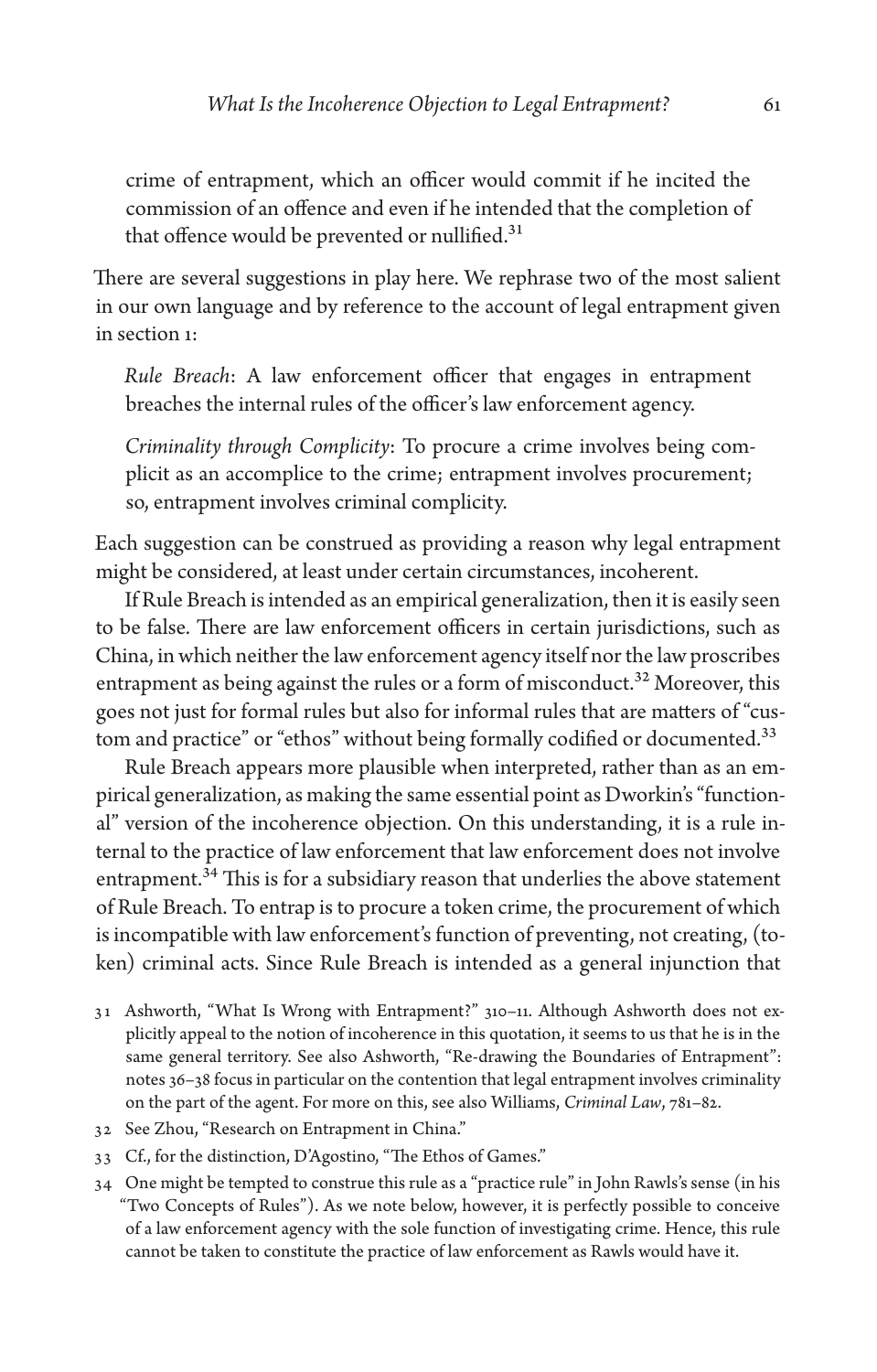debars all acts of legal entrapment on the grounds of their alleged incoherence, it must appeal to a factor that is common to all cases of legal entrapment. We have already argued that it is not the breach of rules, whether formal or informal, that is this common factor. In identifying procurement as the common factor, we are able to advocate, to some extent, on Ashworth's behalf.

There is another drawback, however, with Rule Breach as Ashworth states it. It is too narrow to construe breach of the rules, as he does, as happening when an entrapping law enforcement agent's conduct is inconsistent with the rules of the law enforcement agency to which the agent belongs, or, as we prefer, to construe it as inconsistent with a principle internal to the practice of law enforcement. To see this, note that a law enforcement agency could be established whose sole function was to investigate crime, and perhaps also prosecute the perpetrators, with law enforcement's other functions being carried out by other agencies.<sup>35</sup> There seem to be no rules internal to the practice of investigating crime that debar the creation of token crimes. This drawback can be remedied by widening the sort of rules involved. A very wide way of doing this would be to include all those rules that are internal to those functions had by law enforcement in general, rather than by any particular branch of it or agency responsible for it.

As a result of the above discussion, a full argument can now be reconstructed based on considerations inspired by the above quotation from Ashworth:

- 1. It is a rule internal to the practice of law enforcement (as a whole) that law enforcement agents do not create token crimes. (Premise)
- 2. Whenever law enforcement agents entrap those not intending to commit the crime in question, they create token crimes. (Premise)
- 3. Whenever law enforcement agents entrap those not intending to commit the crime in question, they breach a rule that is internal to the practice of law enforcement. (From 1, 2)
- 4. To breach a rule that is internal to a practice in which one is involved is to engage in conduct that is incoherent. (Premise)
- 5. Whenever law enforcement agents entrap those not intending to commit the crime in question, they engage in conduct that is incoherent.  $(From_3, 4)$

The main flaw in this argument seems to be premise 4. Let us give an example different from entrapment. Can law enforcement agents exceed speed limits and go through red lights at junctions when in pursuit of a dangerous criminal? While some jurisdictions actually write exceptions for emergency services in statute, it

35 Perhaps the Serious Fraud Office in the United Kingdom is an example of such a law enforcement agency.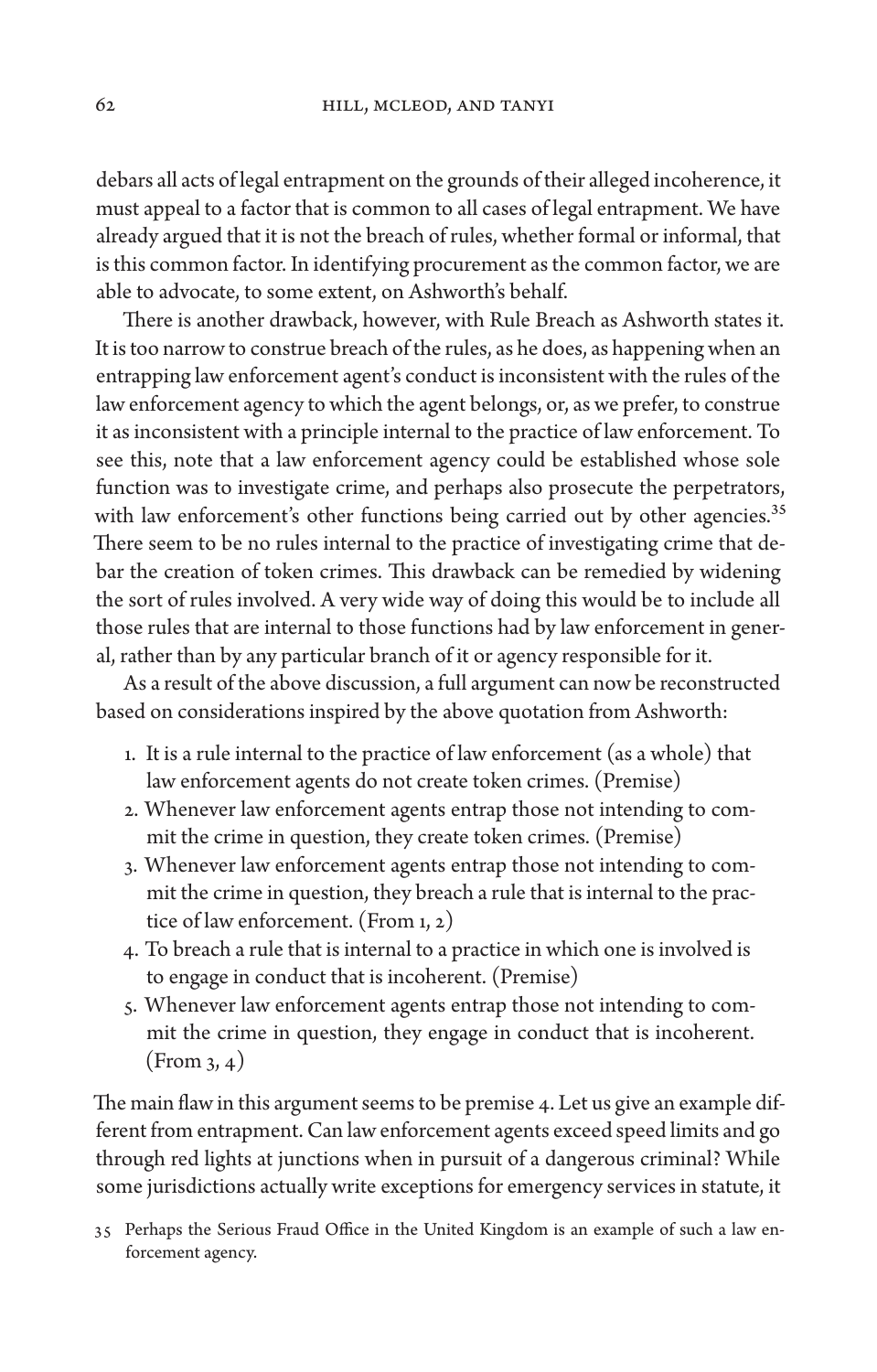seems to us that in the absence of such exceptions, it is not necessarily incoherent for a law enforcement agent to commit the minor offense of breaking traffic laws in order to prevent a major crime from taking place.<sup>36</sup> Although this is quite a different case from entrapment, premise 4 is stated as applying quite generally, and so can be maintained only if Ashworth adopts a strong Kantian stance to the effect that the duty of police officers to uphold the law is always and everywhere inviolable.

Let us now turn to the other main suggestion that can be developed from Ashworth's comments. Criminality through Complicity can also be extended into a more substantial argument, as follows:

- 1. Upholding the law is a general end/function of law enforcement. (Premise)
- 2. Every act of entrapment is an act that procures a token crime. (Premise)
- 3. For every token criminal act that one procures, one is an accomplice to that token criminal act. (Premise)
- 4. To be an accomplice to a token criminal act is to act criminally. (Premise)
- 5. To act criminally is to fail to uphold the law. (Premise)
- 6. Whenever a law enforcement agent entraps, the agent is an accomplice to a token criminal act. (From 2, 3)
- 7. Whenever a law enforcement agent entraps, the agent acts criminally. (From 4, 6)
- 8. Whenever a law enforcement agent entraps, the agent fails to uphold the law. (From  $5, 7$ )
- 9. Whenever a law enforcement agent entraps, the agent's conduct is contrary to a general end/function of law enforcement. (From 1, 8)

Again, the defender of entrapment is likely to respond that it is permissible to act contrary to the general end in one way if one ends up serving it (or is likely to serve it) in another way: in consequence, creation of a small crime may be justified in pursuit of prevention of a big crime or more than one crime. Once more, then, it seems that Ashworth must, if his version of the incoherence objection is to hold across all cases, adopt a strong Kantian-style stance that the end of

<sup>36</sup> In England and Wales, under the Road Traffic Regulation Act 1984, sec. 87, speed limits do not apply to police vehicles being used for police purposes, and under the Traffic Signs Regulations and General Directions 2002, sec. 36, red lights do not apply to emergency services in the same manner in which they apply to the general public.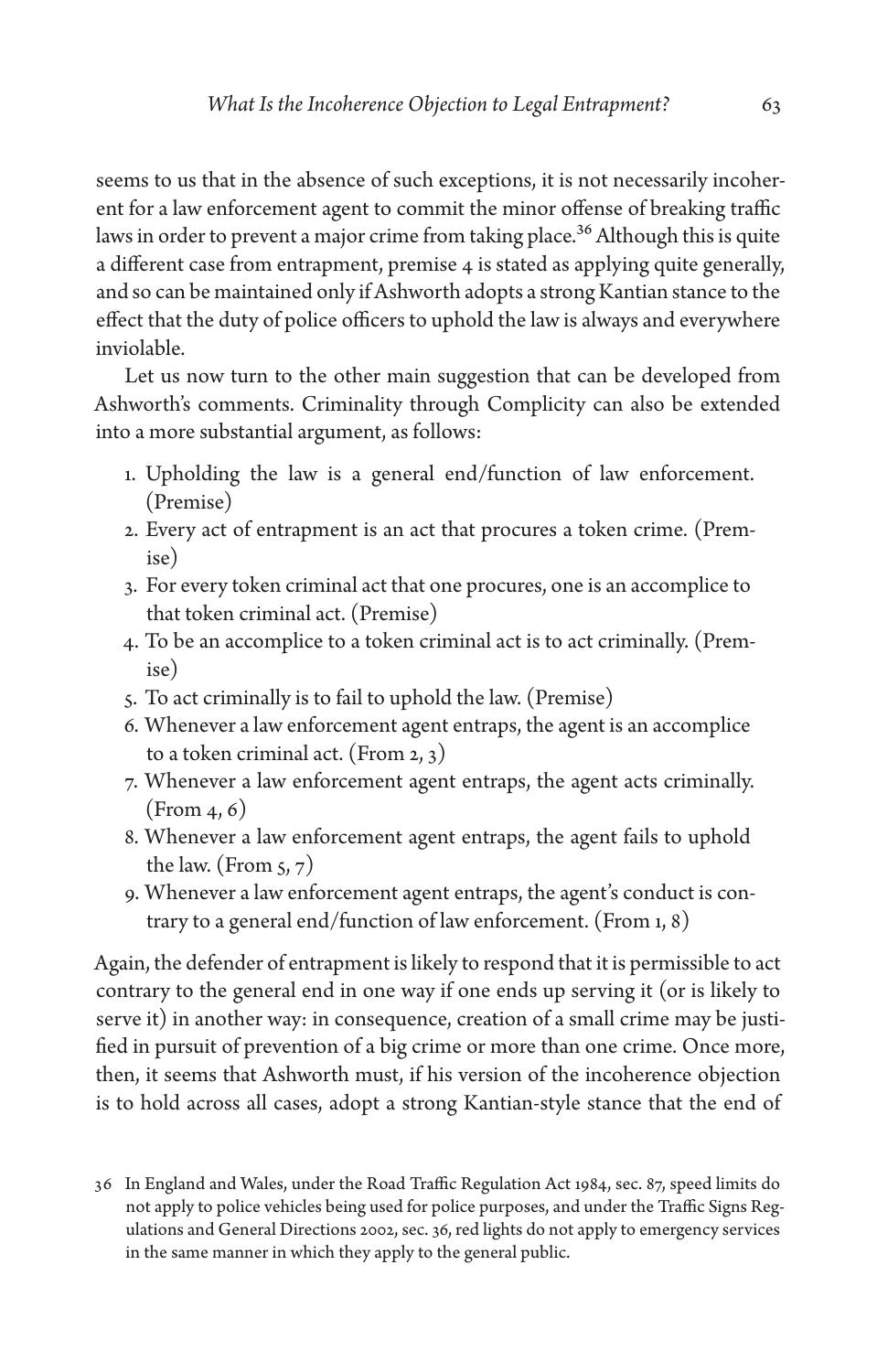upholding the law can never legitimately be breached in the short term in order to be achieved more thoroughly in the long term.

When Rule Breach and Criminality through Complicity are spelled out in their more developed versions above, the differences between them emerge as minimal. Crucially, they both rely on the contention that entrapment is incoherent because it is contrary to a general function/end of law enforcement. The main difference between the two arguments is that Criminality through Complicity goes further than Rule Breach in that it also alleges a form of criminality. This additional aspect of Criminality through Complicity and the correctness of the corresponding grounding premises in the argument are, however, irrelevant to our current dialectical purposes.

The upshot of our discussion of Ashworth's version of the incoherence objection is that it, like Dworkin's objection, is most plausible when interpreted as resting on the appeal to a form of practical incoherence stemming from contrariety of ends. Our interpretations of what these two theorists have to say about the incoherence of entrapment are thus in a relationship of mutual support.

Another writer on entrapment, Jeffrey Howard, states the incoherence objection (without endorsing it) as follows: "Entrapment is incoherent; the state acts inconsistently when it insists that citizens adhere to the law, but then takes measures to induce them to break it."<sup>37</sup> On this understanding, the alleged incoherence appears to be between, on the one hand, *pronouncements* or *utterances* of the state that citizens must adhere to the law and, on the other hand, *actions* on the part of some of its agents that are designed to encourage some citizens in some circumstances to break the law.

Let us survey three ways to interpret Howard's statement of the objection. First, it is familiar that the pronouncements of individual agents may be at odds with their own behavior. A television evangelist, for example, might condemn adultery in public but commit it in private. This sort of incoherence is hypocrisy. Suppose that the state can act, in virtue of its agents. The analogy with the television evangelist is straightforward only if whenever the state induces someone to break the law, the state thereby *does* what it itself condemns. In discussing Ashworth's Criminality through Complicity, we saw that this might be the case, but it is not necessarily so: the special responsibilities of law enforcement agents come with a certain amount of special license that they have in virtue of their offices as law enforcement agents.

Howard's exact formulation of the charge speaks not of the state's breaking the law but of the state's *encouraging* its citizens to break the law. This sug-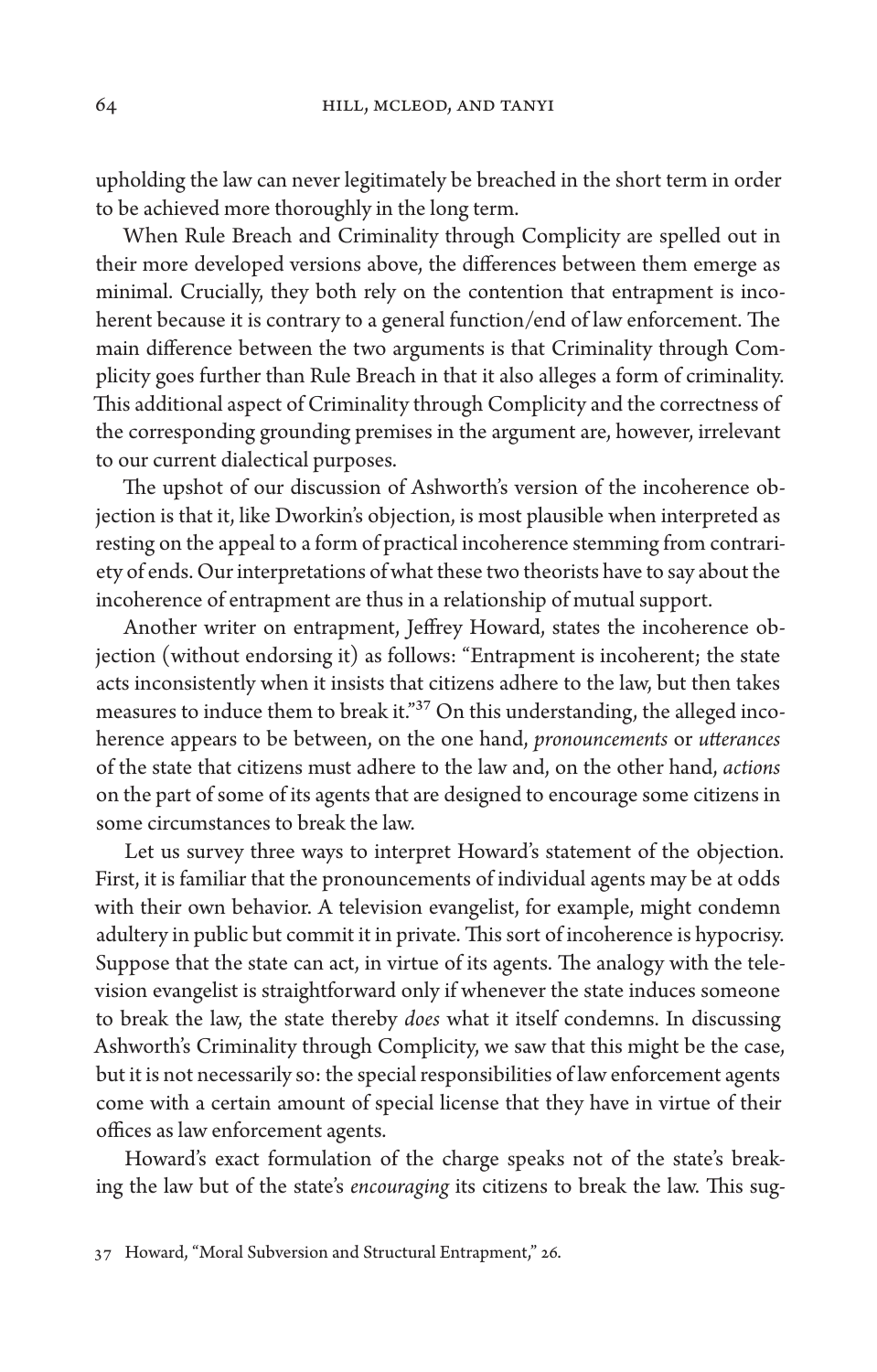gests—leading to our second interpretation of Howard's formulation—that the incoherence, if any, of legal entrapment is not like that of the television evangelist mentioned earlier. Rather, it is more like that of television evangelists that preach against adultery but, without committing it, intentionally tempt others to do so, with the aim that they will succumb to the temptation. Now, intentionally tempting someone in this manner to do something that one declares to be wrong (in our case, criminal) might be criminal, as well as morally wrong. Whether it is *incoherent*, though, is less obvious.38

Both of the two interpretations of Howard's formulation of the incoherence objection that we have discussed so far assume that when legal entrapment occurs, it is the *state* (in virtue of its agents) that is acting. How about giving up this assumption? Doing so leads us to our third interpretation of Howard's formulation. In this case, rather than understanding the incoherence objection in terms of the state's doing something that is inconsistent with its pronouncements, which would involve entanglement in the issue of whether the state is itself an agent, it is perhaps better to view it in the following terms. When law enforcement agents entrap someone, one group of state agents—namely, the law enforcement officers (who are part of the executive)—encourages the target to do something that another group of state agents, constitutive of the legislature, has deemed (in statute) to be legally impermissible or that a third group of state agents, consisting of the judiciary, has deemed (e.g., on the basis of case law) to be impermissible under the law. Read in this way, the incoherence involved in legal entrapment would not be one of hypocrisy focusing on one agent only but would appear at the level of the system of criminal justice. It still seems, however, that a strong Kantian-style absolute prohibition of encouragement to break the law would be necessary to sustain this argument—there is nothing obviously incoherent about encouraging someone to break a minor law in order to prevent the breach of a major law (or of several laws).

Yet another formulation of the incoherence objection comes from Jonathan C. Carlson. He asserts that "for the government itself to encourage acts that could actually cause injury to the interests it wished to protect would be the height of absurdity": the idea here is that if, for example, someone were selling illegal drugs, then this would cause "injury to the interests that the law seeks to protect."39 In consequence, it would be incoherent for the government to encour-

- 38 For a discussion of the relationship between entrapment and temptation, and its ethical implications, see Hill, McLeod, and Tanyi, "Entrapment, Temptation and Virtue Testing."
- 39 Carlson, "The Act Requirement and the Foundations of the Entrapment Defense," 1061. Although Carlson uses the word "absurdity" here, rather than "incoherence," it does not seem to us that there is any relevant difference in meaning between the two.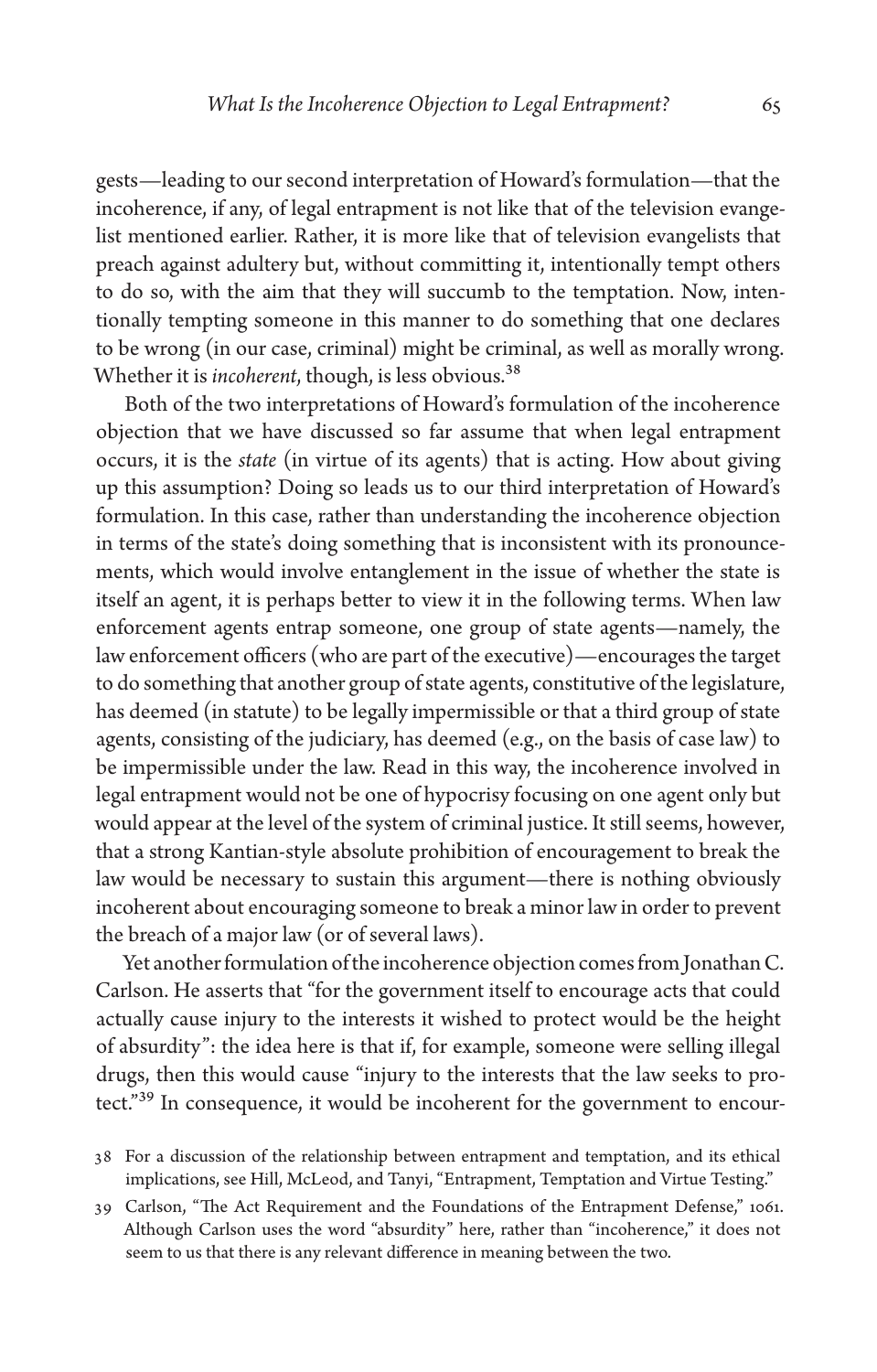age this injury by having its agent request illegal drugs from the target. Carlson makes this assertion, however, only to point out that it does not apply to most cases of entrapment: in many cases (e.g., when the agent pretends to be an assassin and encourages the target to place an order for someone to be eliminated), no injurious act in fact takes place, and the target is arrested for the offense of attempting to procure an injurious act; and in other cases (e.g., when the agent purchases illegal drugs from the target), the harm that would tend to result from token crimes of the same type is neutralized (because the drugs are destroyed, rather than consumed, by the agent).

Nevertheless, there are some cases of entrapment in which the critique mentioned by Carlson does apply. For example, if an undercover agent encourages some bank robbers to rob a particular bank in which the police will lie waiting, the agent may well know that the robbers will cause some harm (physical damage and shock to innocent bystanders) before they are apprehended. (This critique would extend to cases of proactive policing as well, in which police officers might watch an area notorious for assaults in the hope of catching an assailant in the act, while knowing that they will not be able to stop the assailant before harm has been caused to the victim.) Although there is a *prima facie* case here for incoherence ("absurdity," to use Carlson's word), once again it seems to us that the argument requires a strong Kantian premise to the effect that it is never permissible to encourage a small injury to the interests one wishes to protect in order to prevent a bigger injury to them. Absent such a premise, it seems to us that the existence of incoherence or absurdity is not made out.

#### 5. A More Exact Formulation of the Incoherence Objection

We have argued that the incoherence objection is best formulated using the distinction between the prevention and the creation of crime. According to the objection, legal entrapment gives rise to a contrariety of ends and thus to a *prima facie* form of practical incoherence. We can now provide a more exact formulation of the incoherence objection as follows:

- 1. The prevention of crimes is a general function of law enforcement. (Premise)
- 2. If the prevention of crimes is a general function of law enforcement, then law enforcement agents, on pain of incoherence, must not intentionally bring about or intentionally help to bring about token crimes. (Premise)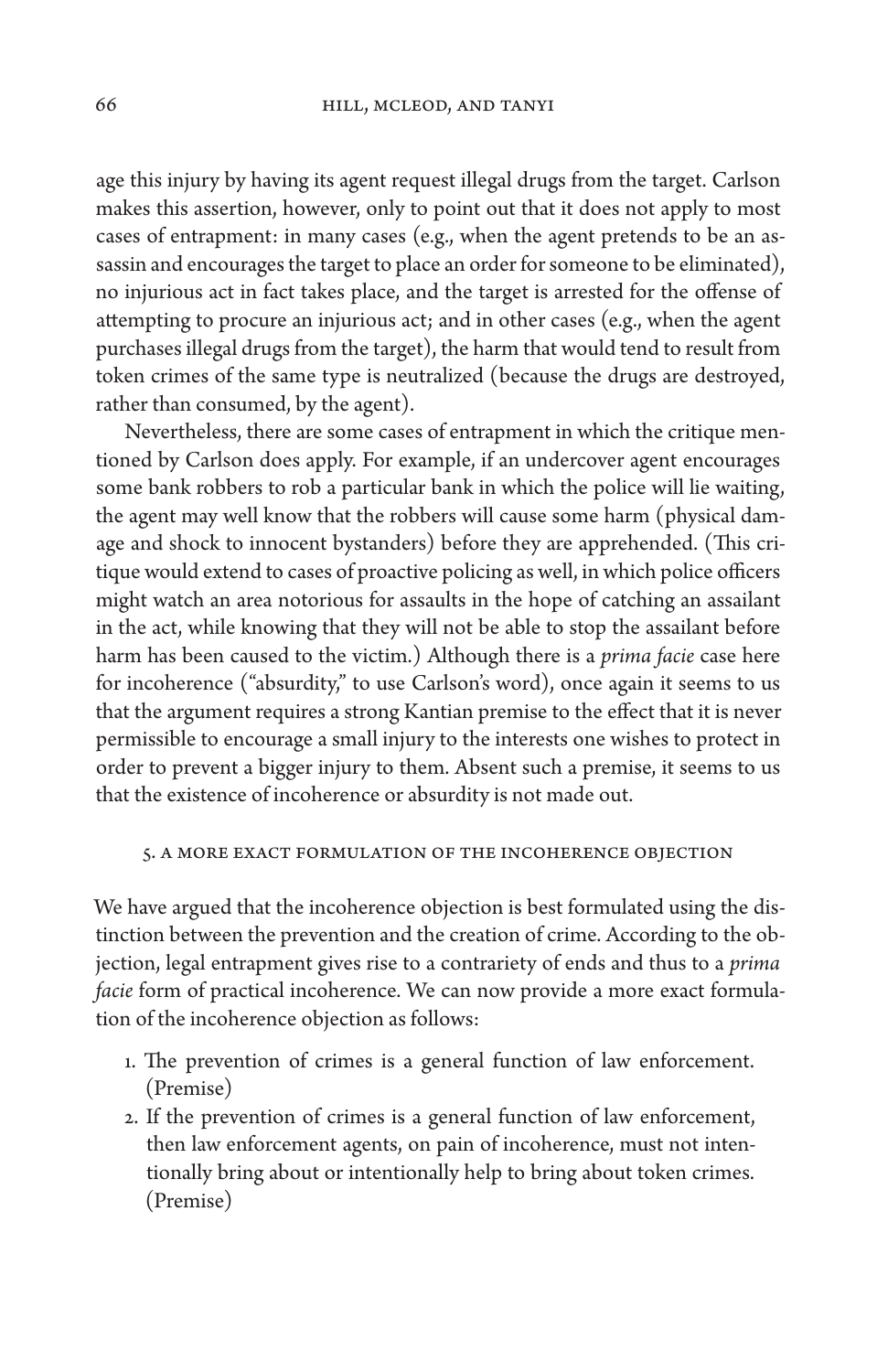- 3. When an agent entraps a target, that agent intentionally procures a token crime. (Premise)
- 4. If an agent intentionally procures a token crime, then the agent intentionally brings about or intentionally helps to bring about that token crime. (Premise)
- 5. When an agent entraps a target, the agent intentionally brings about or intentionally helps to bring about a token crime. (From  $3, 4$ )
- 6. Given the general functions of law enforcement, on pain of incoherence, law enforcement agents must not intentionally bring about or intentionally help to bring about token crimes. (From 1, 2)
- 7. Given the general functions of law enforcement, on pain of incoherence, law enforcement agents must not entrap anyone. (From 5, 6)

On the assumptions both that the definition of entrapment on which this argument draws is correct (and hence that premises 3 and 4 are defensible) and that it is correct that the prevention of crime is a general function of law enforcement (premise 1), the controversy is likely to center on premise 2. Note that the consequent of premise 2 is normative, for it states what law enforcement agents *must not* do. The key questions now concern how the normativity is to be construed and whether it is absolute.

Is there something normative to say about the contrariety of the goal of crime prevention and the creation of crime by entrapment? It is tempting to hold that the normativity in question arises simply from the contrariety involved: it is just wrong to be incoherent. What kind of wrongness is this? Why is it wrong to have contrary ends? It would make the incoherence objection stronger if we answered these questions by telling a story about why incoherence of this kind is problematic. What is wrong, then, with practical incoherence, understood as a contrariety of ends, in the case of legal entrapment?<sup>40</sup>

We think the following story might be told on behalf of proponents of the incoherence objection. The wrongness of practical incoherence, it might be suggested, consists in the fact that it involves breaching a requirement of practical reason. Now "requirement of practical reason" can be interpreted in two different

<sup>40</sup> There is an interesting parallel here with one way in which the incoherence objection might be related to the integrity principle. (We say this while remaining neutral about whether any supporters of the integrity principle would actually see things this way.) It is one thing to hold that entrapment introduces incoherence into the legal system and that this is wrong. It is another to say *why*. One such reason may be because legal entrapment would damage the integrity of the criminal justice system. It is "extra ammunition" of this kind for which we are looking here and an explanation, moreover, that is broader than the appeal to integrity (which would only cover some instances of entrapment and their incoherence).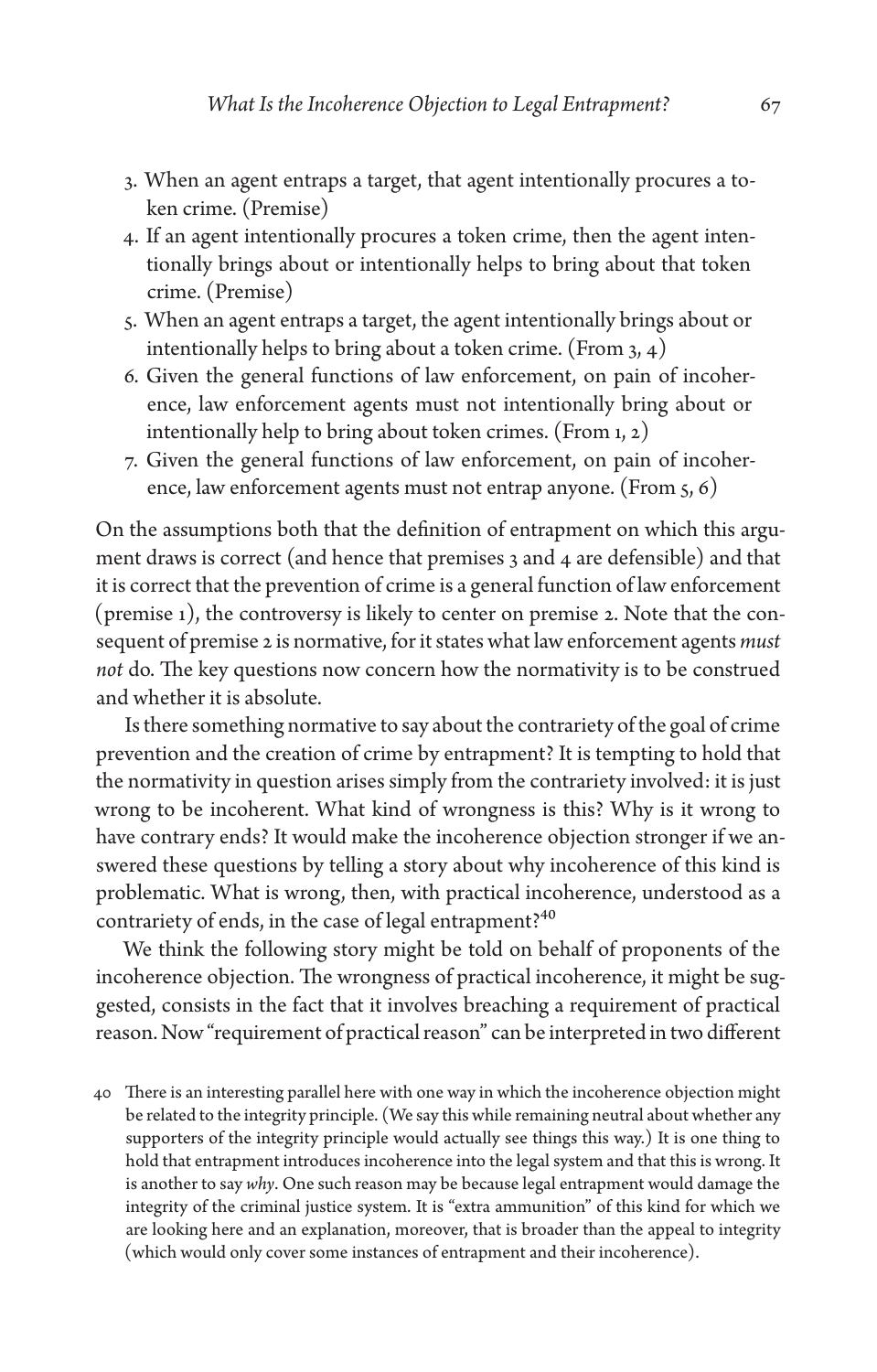ways: first as requiring *structural rationality* (i.e., structural requirements on our attitudes), and second as requiring *reasons for action.*41 To take the first of these, is there *structural* practical irrationality involved in entrapment? There is an argument for that conclusion. Consider the following remarks from Thomas E. Hill Jr. on different forms of irrational practical incoherence:

If certain means are necessary to an end, one must choose the means or else give up the end; to hold on to an end while refusing to take the necessary steps to achieve it is a form of practical incoherence. . . . Similarly, it is generally a mark of incoherent (though possible) practical thinking to pursue goals that undermine one's other goals or to employ means that violate the values that were the basis for choosing one's goals.<sup>42</sup>

The first requirement is given by what is called the instrumental principle. This can easily be met, however, by cases of entrapment: there is no reason to suppose that entrapment is not a means, and not chosen as a means, to an end, such as long-term crime prevention.

The other two phenomena that Hill enlists do seem, at first sight, better candidates for the proponent of the incoherence objection. If instead of writing, we choose to go walking, we should be able to return to our writing and take it up where we left off; we shall still be writing, no damage having been done (except, perhaps, to our schedule if there is a deadline). When law enforcement officers entrap, however, they seem to go against one of the very values (crime prevention), and an associated rule (not to create crimes), central to their roles as law enforcement officers. In this way, the kind of practical incoherence involved in entrapment threatens to turn into something more damaging: practical irrationality.<sup>43</sup>

Still, this apparent threat is not real, for the charge that this amounts to practical irrationality seems to fall to the response that there is no irrationality in sacrificing short-term crime prevention for greater crime prevention in the long term. The only way to get around this response would be to appeal to the strong, Kantian-style duty that law enforcement agents must never create crime. Once this Kantian-style prohibition is in place, the agents' goal of crime prevention is in effect restricted to the short term, barring them from the pursuit of long-term crime prevention through entrapment. In fact, this appears to give us a natural way to adapt Hill's point to entrapment: the entrapping agents' actions, so a

- 41 See Wallace, "Practical Reason," esp. sec. 4; and Kolodny and Brunero, "Instrumental Rationality," esp. sec. 1.
- 42 Hill, "Reasonable Self-Interest," 68n27.
- 43 Notice the interesting parallel here with the appeal to the integrity principle. The irrationality we describe can also be seen as a loss of *intra*personal integrity.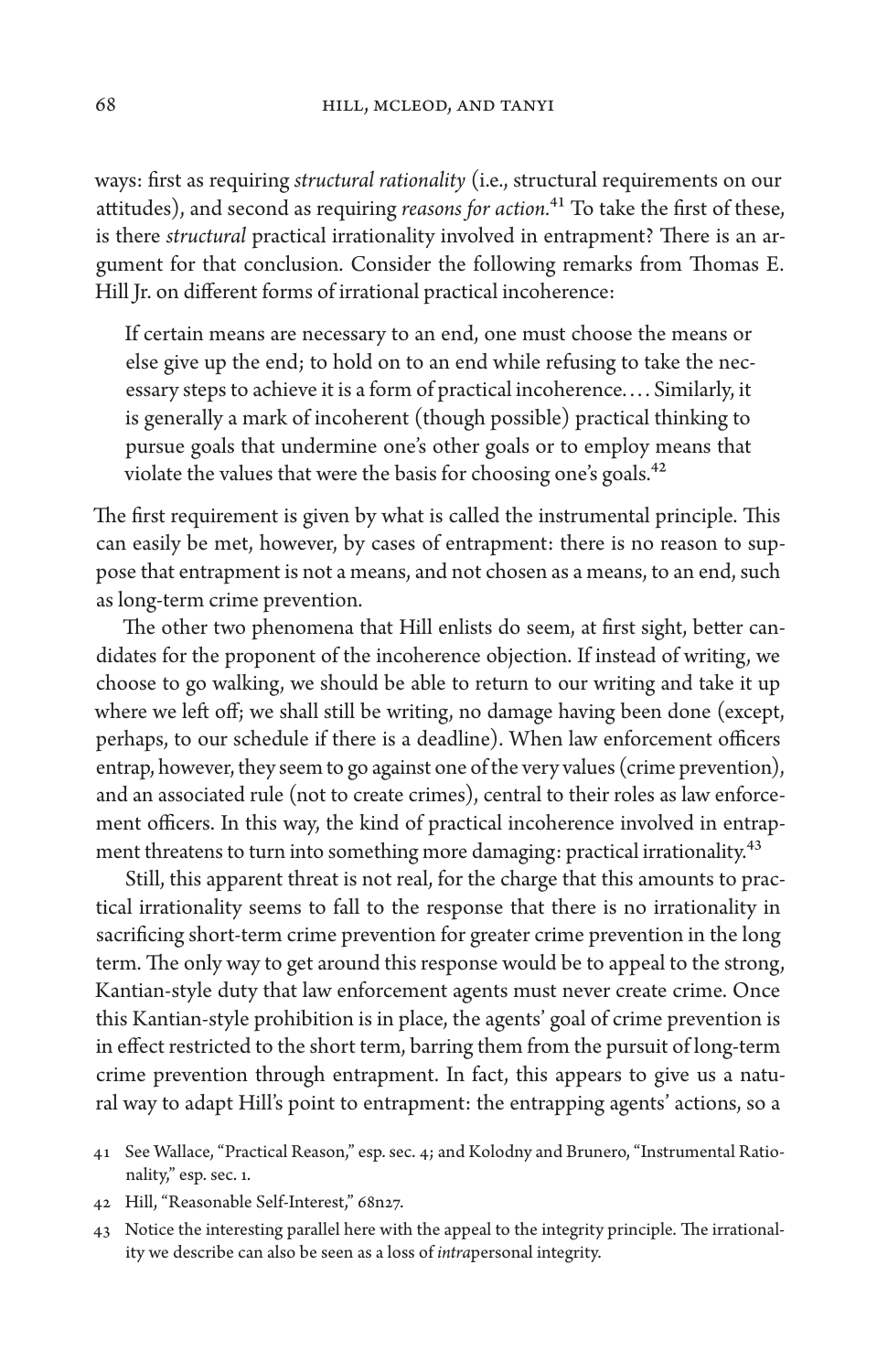supporter of the incoherence objection can argue, go against the foundational values of their service by violating the Kantian duty in question. However, while this move can be made, it would also mean that the normativity we find when interpreting the "must not" in premise 2 is, at base, not (broadly) practical but (narrowly) moral. This is not what we set out to look for when we began our investigation in this section.

Finally, then, let us consider an approach based on the idea that practical reason consists in requiring reasons for one's conduct. Consider the following remarks from Thomas Scanlon:

Being a good teacher, or a good member of a search committee, or even a good guide to a person who has asked you for directions, all involve bracketing the reason-giving force of some of your own interests which might otherwise be quite relevant and legitimate reasons for acting in one way rather than another. So the reasons we have for living up to the standards associated with such roles are reasons for reordering the reason-giving force of other considerations: reasons for bracketing some of our own concerns and giving the interests of certain people or institutions a special place.<sup>44</sup>

Scanlon's ideas could be applied to form an incoherence objection as follows. Good law enforcement officers are like good committee members—in virtue of their role, they have reason to do what prevents crime from happening, and in virtue of the same role, any considerations that might otherwise have counted in favor of creating crime do not so count (they are bracketed).<sup>45</sup> We could then say that entrapment involves a significant practical failing on the agent's part since the agent is no longer responding properly to the balance of reasons in the agent's case.<sup>46</sup>

Still, it seems to us that this Scanlon-inspired theory meets the same fate as the previous attempt to use Hill's account of practical irrationality. Namely, it fails in the face of the response that the considerations in favor of creating

- 44 Scanlon, *What We Owe to Each Other*, 53.
- 45 Considerations that are bracketed do not constitute reasons for a particular course of action since, in virtue of their being bracketed, they do not count in favor of adopting that course of action.
- 46 We speak of "practical failing" because entrapment might not be construed, if we adopt Scanlon's theory, as involving a form of irrationality since the theory then requires understanding rationality as responsiveness to the balance of reasons and no longer as a structural requirement on the agent's attitudes. Not everyone, however, would accept construing rationality in this way. For a critical treatment of the debate, see González de Prado Salas, "Rationality, Appearances, and Apparent Facts."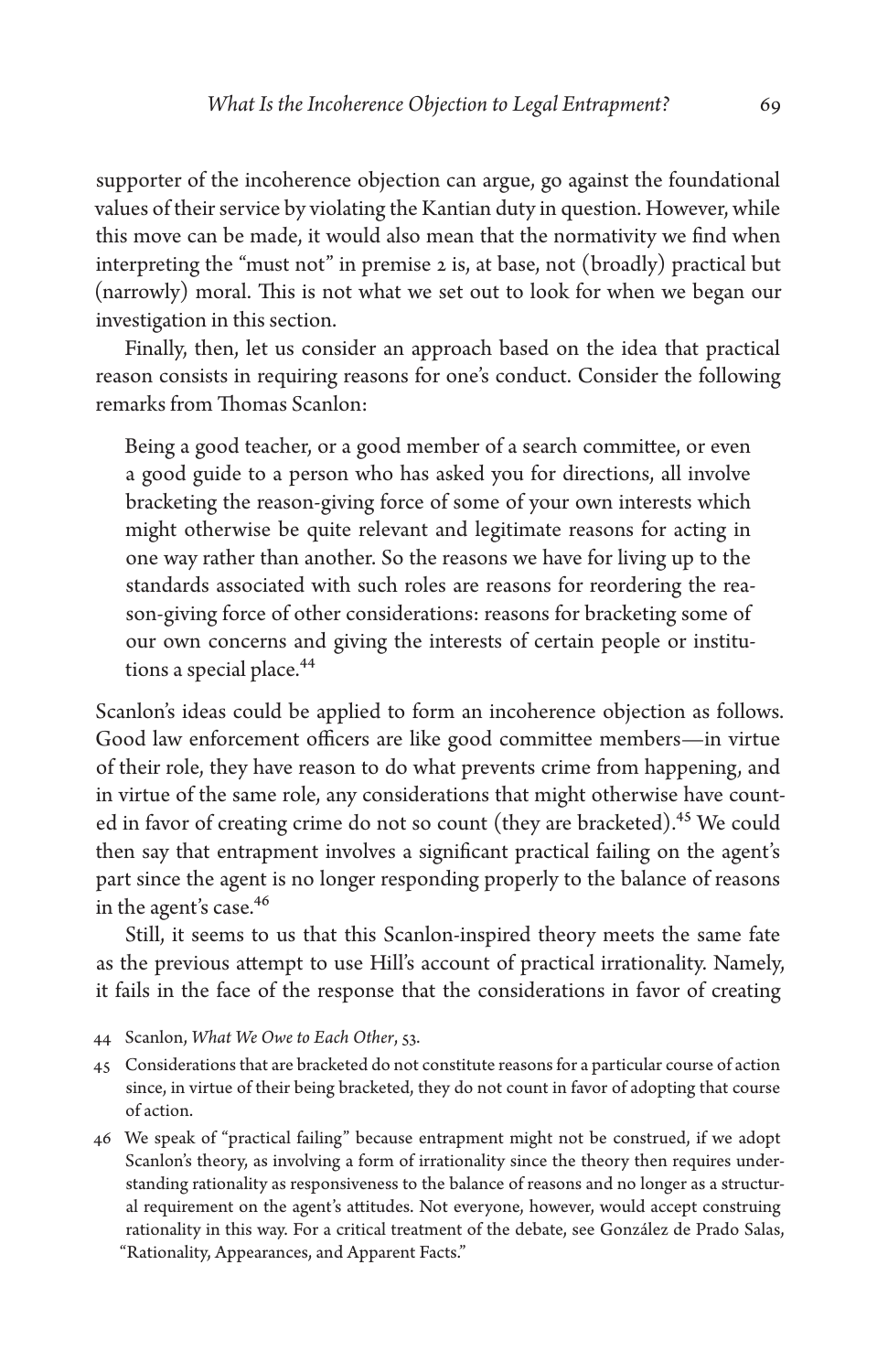crime do not cease to count for the agent just because the agent occupies a law enforcement role (since, again, creation of crime is, in the envisaged situation, instrumental to preventing crime, and this is in line with the agent's role). They may count for less for the agent than they do for someone who does not occupy a law enforcement role, but they do still count for something, and, it seems to us, they could count strongly enough to outweigh the considerations against creating crime. The only counter to this response, we think, is the Kantian-style reply that the considerations against creating crime are insuperable. That is, the point to be made by advocates of the objection would have to be that the Kantian duty is integral to the function of law enforcement and thus either brackets (i.e., renders inapplicable) or trumps law enforcement agents' reason to do what, in their view, will best promote the long-term goal of reducing crime. This would mean, however, that the normativity of the "must not" in premise 2 derives, at base, from a moral duty that proponents of the incoherence objection must assume law enforcement officers have and not from some broader form of practical failure. Again, this was not what we set out to find here.

There is, however, one last option to consider. One could point out that throughout this brief discussion we have assumed that the entrapping agent's intention is to serve the *long-term* goal of crime prevention (albeit by violating it in the short term). But what if this is not the case? We agree that if the agent's aim is not long-term crime prevention but something else, both Hill's second (and third) form of practical irrationality and the practical failure described by Scanlon might be used to criticize the agent without making use of the Kantian-style duty. (This, we presume, is easy to see since our above discussion relied on the move that the entrapping agent creates crime only in order to prevent more crime in the long term.)

However, whether this last suggestion works depends on whether there are cases of entrapment where the agent's end is not long-term crime prevention, and entrapment still appears to be a phenomenon to be reckoned with. For example, the agent might entrap just to get promoted, or just so as not to get demoted, or just to achieve a set number of arrests in a set period—but we do not think that anyone would want to defend entrapment of this kind. How about cases where the agent's aim is that of preventing civil unrest or of safeguarding life and limb (where these are shown not to be construed as instances of long-term crime prevention)? Here the question becomes whether one can even invoke the incoherence objection in the first place (since the end in question might not be contrary to the end of crime prevention). Thus, these are interesting cases to consider, but they are also, arguably, rather marginal. If they were to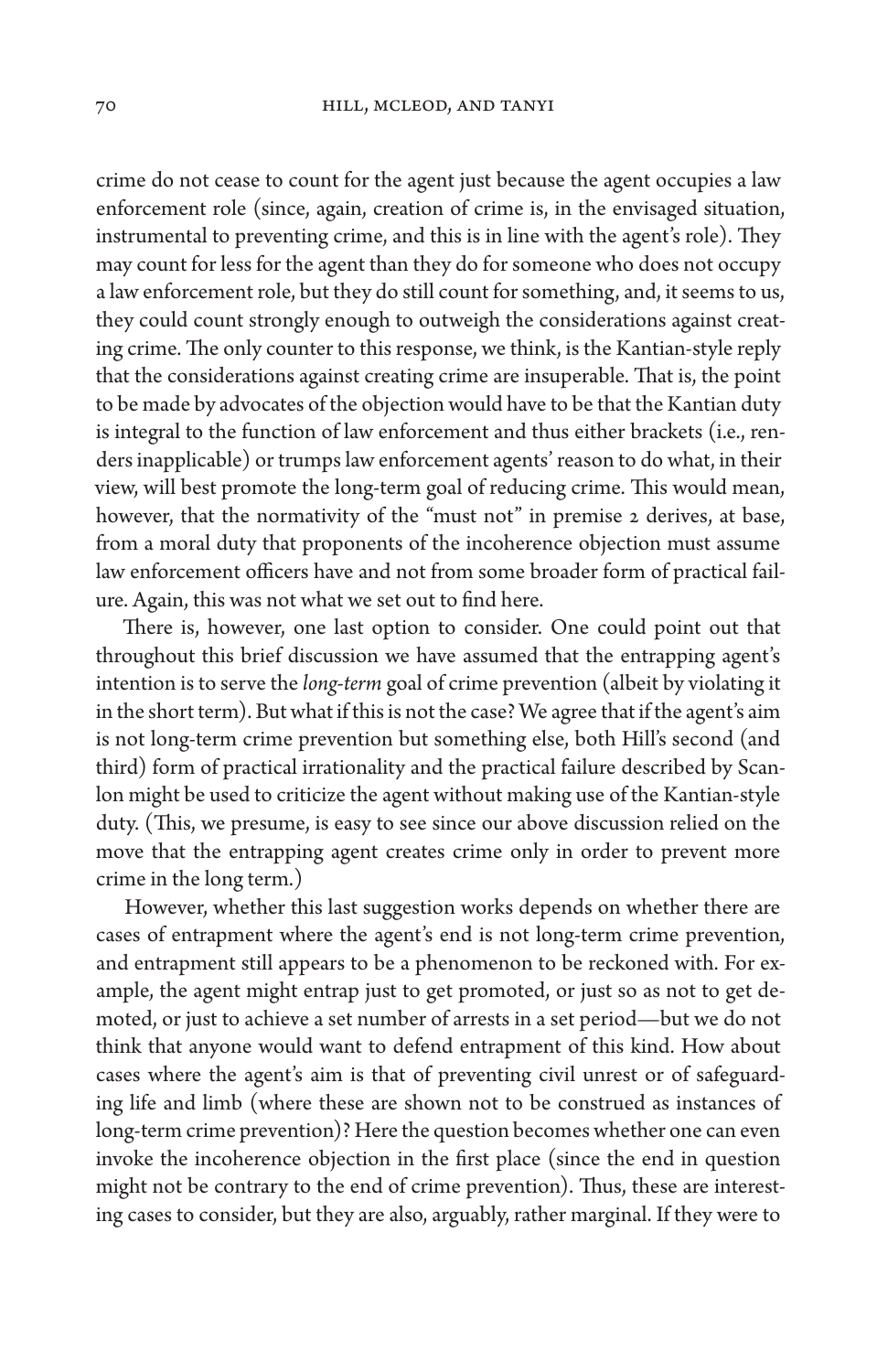turn out to be the only cases to invoke in this context, there would remain not much (if any) ground on which the incoherence objection could operate.

## 6. Conclusion

We have considered in depth various formulations of the incoherence objection and have reconstructed them in detail and with considerably more rigor than we have come across in the literature so far. We have found an interesting commonality between the versions of the objection proposed by Dworkin and by Ashworth, namely that they both (in their most plausible form) depend on the contention that entrapment serves an end contrary to that of law enforcement. We have, however, also pointed out that obtaining the conclusion that entrapment is always incoherent would require a strong Kantian-style premise to the effect that the end of preventing crime can never be suspended in the short term for the sake of greater realization in the long term. We have also tried to embed the incoherence objection into the broader context of practical normativity. Here, too, however, we have found that in almost every relevant case of entrapment, the invoking of the Kantian-style duty ultimately takes center stage. The need to add this Kantian-style premise means that the incoherence objection cannot stand on its own, unaided by further arguments and assumptions, as an objection to all cases of legal entrapment to commit a crime.<sup>47</sup>

> *University of Liverpool [djhill@liv.ac.uk](mailto:djhill@liv.ac.uk) [skmcleod@liv.ac.uk](mailto:skmcleod@liv.ac.uk )*

*UiT: The Arctic University of Norway [attila.tanyi@uit.no](mailto:attila.tanyi@uit.no )*

47 We formed the aspiration to write about the incoherence objection at a conference entitled "Public Standards, Ethics and Entrapment" (Liverpool, May 19, 2016), supported by the University of Liverpool's Interdisciplinary Networking Fund. We are grateful to our fellow conference participants, especially those from the University of Liverpool's School of Law and Social Justice, for having provided us with intellectual stimulation. For their comments on earlier versions and presentations, we thank Richard Gaskin, Laura Gow, Matthew Hart, Miroslav Imbrišević, Christopher Nathan, Fredrik Nyseth, Thomas Schramme, Findlay Stark, two anonymous referees, and the members of audiences in Copenhagen, Liverpool, and Tromsø.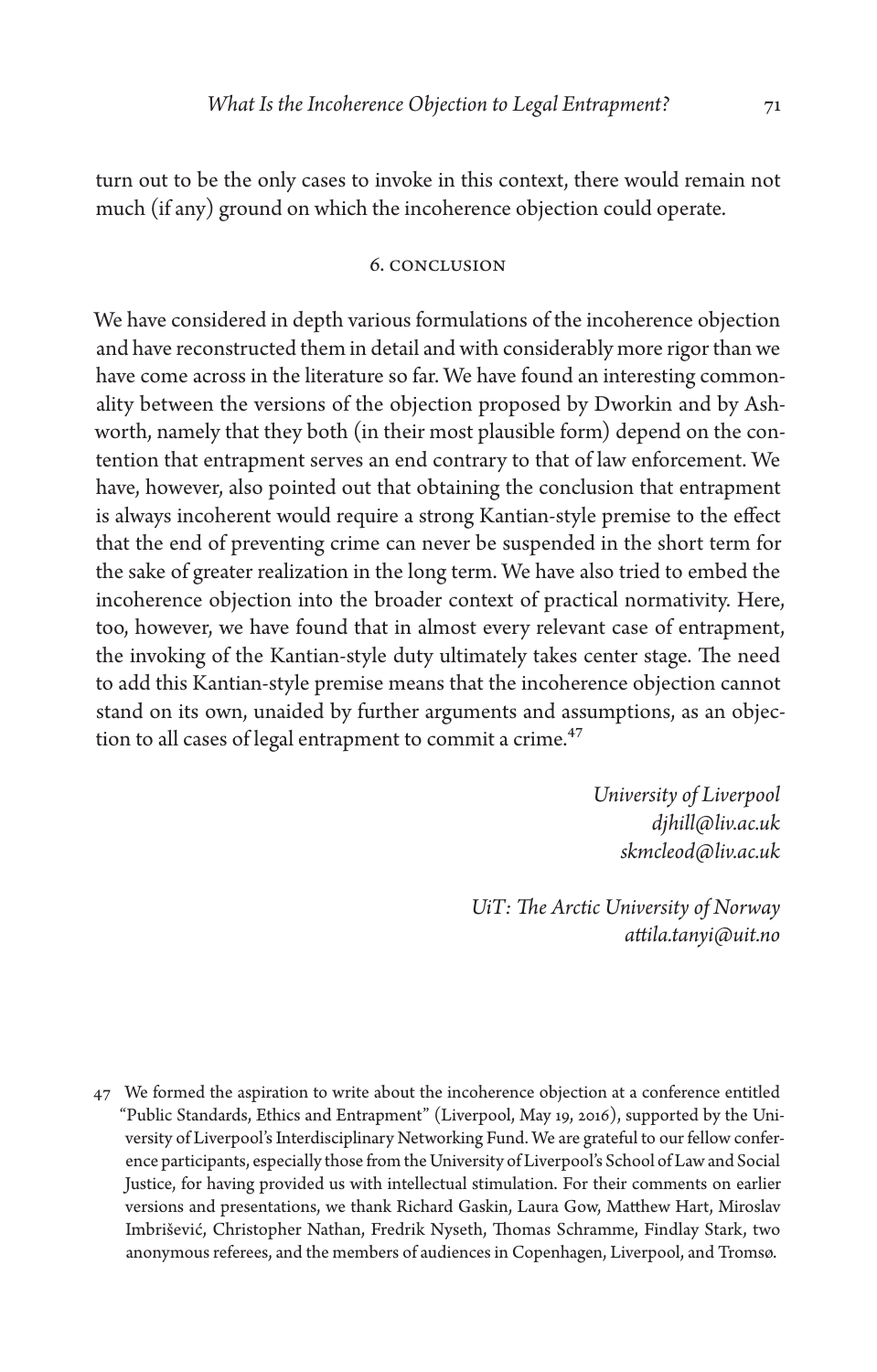#### References

- Ashworth, Andrew. "Exploring the Integrity Principle in Evidence and Procedure." In *Essays for Colin Tapper*, edited by Peter Mirfield and Roger Smith, 107–25. London: LexisNexis UK, 2003.
- ———. "Re-drawing the Boundaries of Entrapment." *Criminal Law Review* (March 2002): 161–79.
- ———. "What Is Wrong with Entrapment?" *Singapore Journal of Legal Studies* (December 1999): 293–317.
- Carlson, Jonathan C. "The Act Requirement and the Foundations of the Entrapment Defense." *Virginia Law Review* 73, no. 6 (September 1987): 1011–1108.
- D'Agostino, Fred. "The Ethos of Games." *Journal of the Philosophy of Sport* 8, no. 1 (October 1981): 7–18.
- Department of the Army. *The Army Lawyer*. Pamphlet 27–50–193. Judge Advocate General's School, January 1989. [https://www.loc.gov/rr/frd/Military\\_](https://www.loc.gov/rr/frd/Military_Law/pdf/01-1989.pdf) [Law/pdf/01-1989.pdf.](https://www.loc.gov/rr/frd/Military_Law/pdf/01-1989.pdf)
- Dworkin, Gerald. "The Serpent Beguiled Me and I Did Eat: Entrapment and the Creation of Crime." *Law and Philosophy* 4, no. 1 (April 1985): 17–39.
- González de Prado Salas, Javier. "Rationality, Appearances, and Apparent Facts." *Journal of Ethics and Social Philosophy* 14, no. 2 (December 2018): 83–111.
- Hill, Daniel J., Stephen K. McLeod, and Attila Tanyi. "The Concept of Entrapment." *Criminal Law and Philosophy* 12, no. 4 (December 2018): 539–54.

———. "Entrapment, Temptation and Virtue Testing." *Philosophical Studies* (forthcoming). Published ahead of print, January 6, 2022. [https://doi.org/](https://doi.org/10.1007/s11098-021-01772-4) [10.1007/s11098-021-01772-4](https://doi.org/10.1007/s11098-021-01772-4).

- Hill, Thomas E., Jr. "Reasonable Self-Interest." *Social Philosophy and Policy* 14, no. 1 (Winter 1997): 52–85.
- HMIC. *An Inspection of Undercover Policing in England and Wales*. HMIC, 2014. [http://www.justiceinspectorates.gov.uk/hmicfrs/wp-content/uploads/](http://www.justiceinspectorates.gov.uk/hmicfrs/wp-content/uploads/an-inspection-of-undercover-policing-in-england-and-wales.pdf) [an-inspection-of-undercover-policing-in-england-and-wales.pdf.](http://www.justiceinspectorates.gov.uk/hmicfrs/wp-content/uploads/an-inspection-of-undercover-policing-in-england-and-wales.pdf)

Ho, Hock Lai. "State Entrapment." *Legal Studies* 31, no. 1 (March 2011): 71–95.

- Howard, Jeffrey W. "Moral Subversion and Structural Entrapment." *Journal of Political Philosophy* 24, no. 1 (March 2016): 24–46.
- Hunter, Jill B., Paul Roberts, Simon N.M. Young, and David Nixon, eds. *The Integrity of Criminal Process: From Theory into Practice*. Oxford: Hart, 2016.
- Kleinig, John. *The Ethics of Policing*. Cambridge: Cambridge University Press, 1996.
- Kolodny, Niko, and John Brunero. "Instrumental Rationality." *Stanford Ency-*